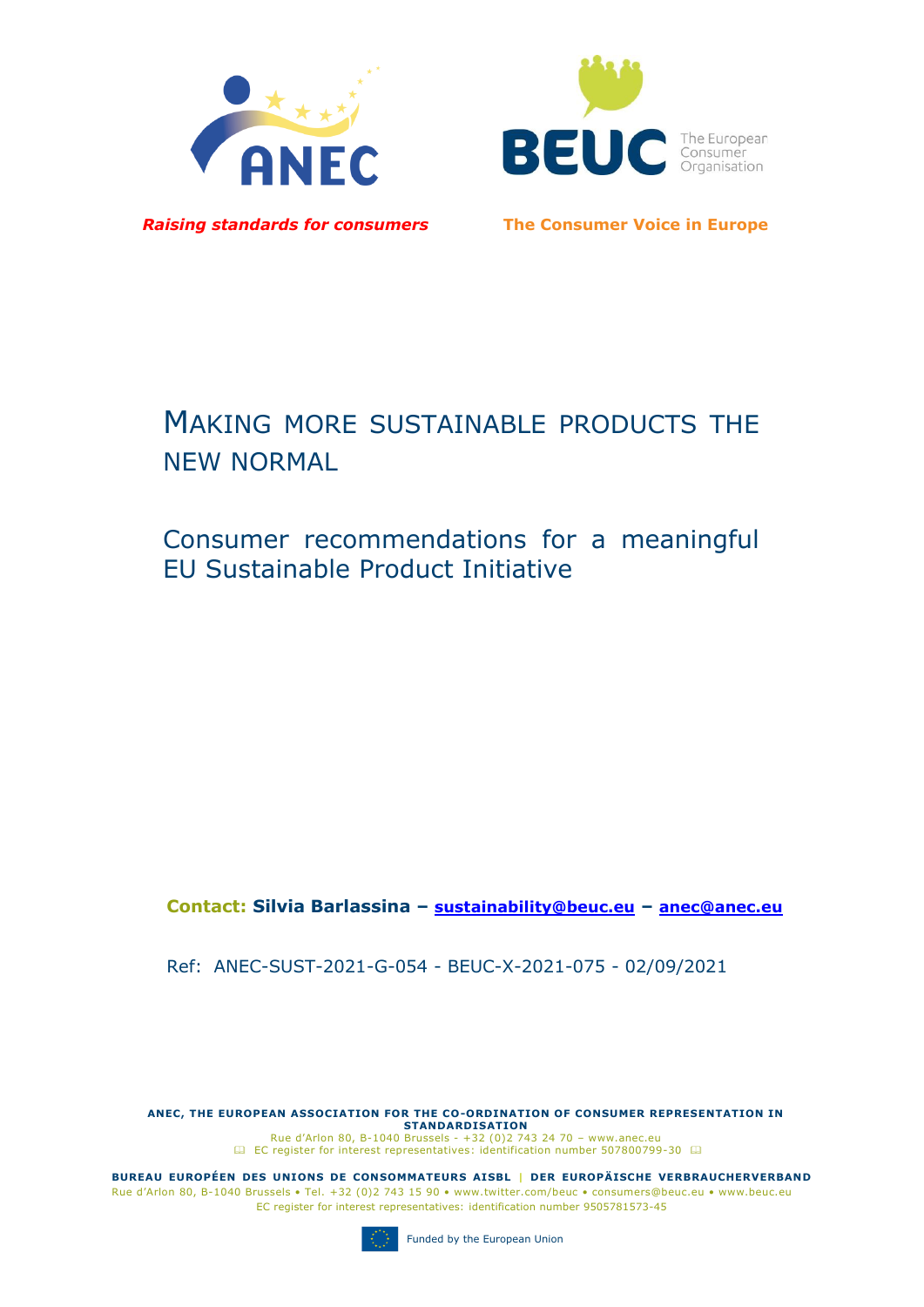



## Why it matters to consumers

If we are to use the Earth's depleting natural resources more wisely, products must become more sustainable. Consumers can – if given the right tools – guide the transition. This is however no easy task. With too many unsustainable options on offer in the EU, consumers struggle to understand which ones are truly more sustainable. Moreover, the term "sustainability" is sometimes used (and perceived) as only a marketing slogan. New policies must then boost the availability of more sustainable options and avoid they are too costly or difficult to identify. In short, all products placed on the EU market must become more sustainable by design.

## **Contents**

| 4.2 |                                                              |  |
|-----|--------------------------------------------------------------|--|
| 4.3 |                                                              |  |
| 4.4 |                                                              |  |
| 4.5 |                                                              |  |
|     |                                                              |  |
| 5.1 | Goods that are easy to use and accessible (even offline)  12 |  |
| 5.2 |                                                              |  |
| 5.3 |                                                              |  |
| 5.4 | Connected products: up to date and secure for longer  15     |  |
| 5.5 |                                                              |  |
| 5.6 |                                                              |  |
| 5.7 |                                                              |  |
| 5.8 |                                                              |  |
| 5.9 |                                                              |  |
|     |                                                              |  |
|     |                                                              |  |
|     |                                                              |  |
|     |                                                              |  |
|     |                                                              |  |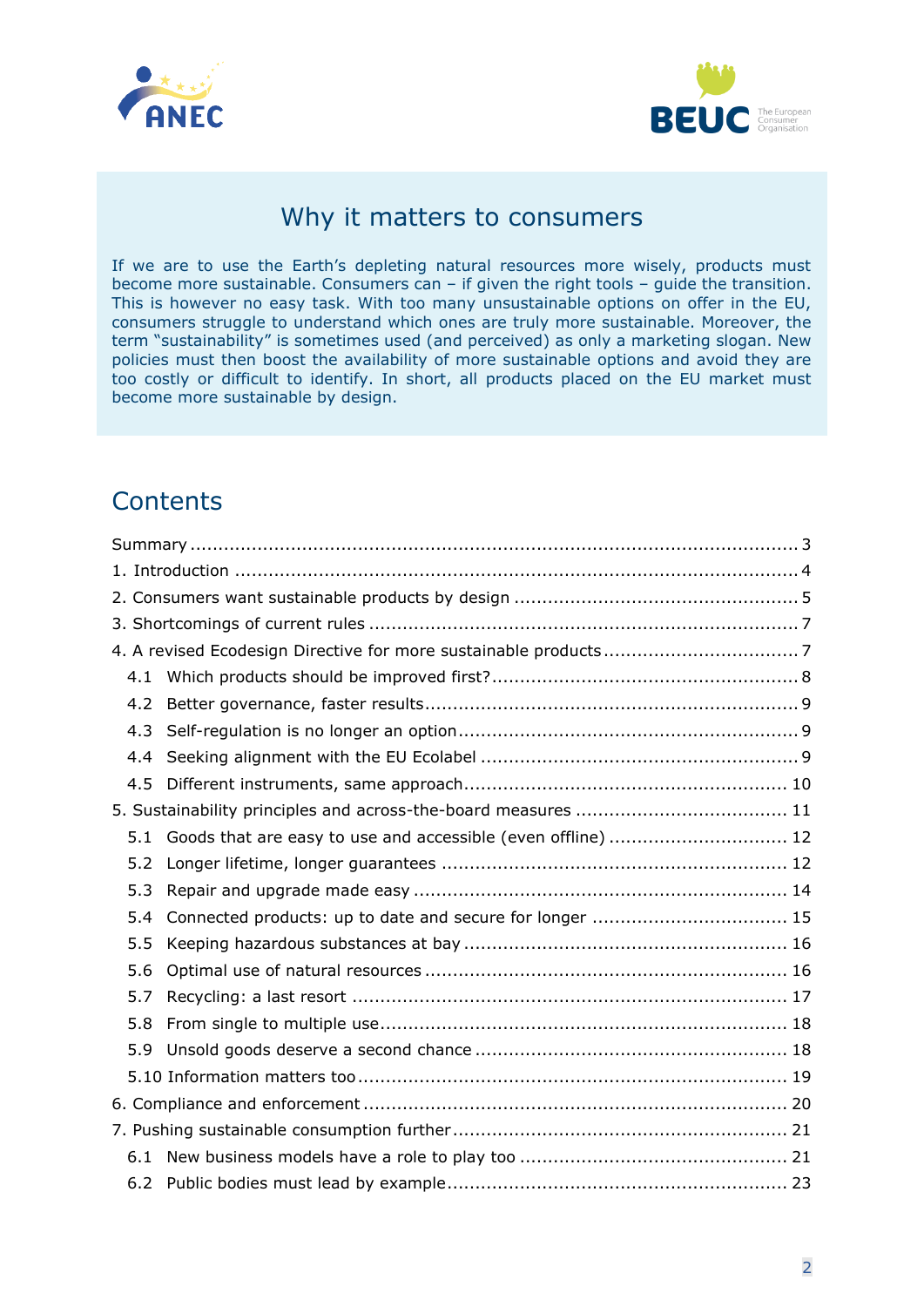



## Summary

<span id="page-2-0"></span>Within the Circular Economy Action Plan (CEAP), the European Commission announced in 2020 it will develop a policy initiative to make more sustainable products the norm and address the challenges that consumers often face when trying to make sustainable choices. This is the Sustainable Product Initiative, a package of proposal expected at the end of 2021.

ANEC and BEUC welcome this move and agree that to meet the CEAP's ambitious objectives, policy makers must apply systemic changes in the way they address products' sustainability. It must be clear to all those involved in the value chain that sustainability is not a state, but rather a constant development to reduce the negative environmental, social and economic impacts of production and consumption of goods. Therefore, it is inevitable to measure their sustainability performance and provide relevant, credible, reliable and unambiguous information that can be used as basis for decision-making by consumers. Governments should strive to develop rules that make all products more sustainable by design, therefore products that are built to last, fit for purpose, easily repairable, energy and material efficient, free from dangerous chemicals and built respecting human rights and fair labour conditions.

To make it happen, ANEC and BEUC recommend the EU to develop a single instrument that would address the sustainable production and consumption of products, as well as the way consumers are informed about sustainability aspects. The Ecodesign Directive is a well-suited instrument to get there, but its scope must be extended to non-energy related products. In addition, its governance must be modernised to enable swift decision making that keeps pace with technological improvement. It is essential that the European Commission allocates sufficient resources to the adoption of meaningful Ecodesign Regulations in the future, as well as the prompt revision of existing ones.

The role of the Ecodesign framework in reducing the environmental burden of products should be strengthened. Additional sustainability aspects must be addressed beyond products' energy efficiency, including resource efficiency, chemical restrictions, and waste prevention, as well as usability (easiness of use) and accessibility. To this end, sustainability principles and horizontal measures should be developed as a checklist to assess what aspects are relevant for each product, to ensure that the appropriate sustainability parameters are considered when developing product/sector specific Regulations.

Authorities should also step up their efforts to ensure more effective compliance and enforcement of sustainability rules. In this context, it should be investigated with enforcement authorities if the deployment of digital tools (e.g., the product passport) can increase transparency in the entire lifecycle of a product and make compliance easy to track at all relevant stages, from production to disposal/recycling. Market surveillance activities must also be complemented by effective enforcement actions, including fines and penalties. There should be transparent disclosure of the non-compliance findings to trigger name-and-shame mechanisms. Relevant product information is also to be made available in physical form at the point of sales to enable all consumers to make informed choices.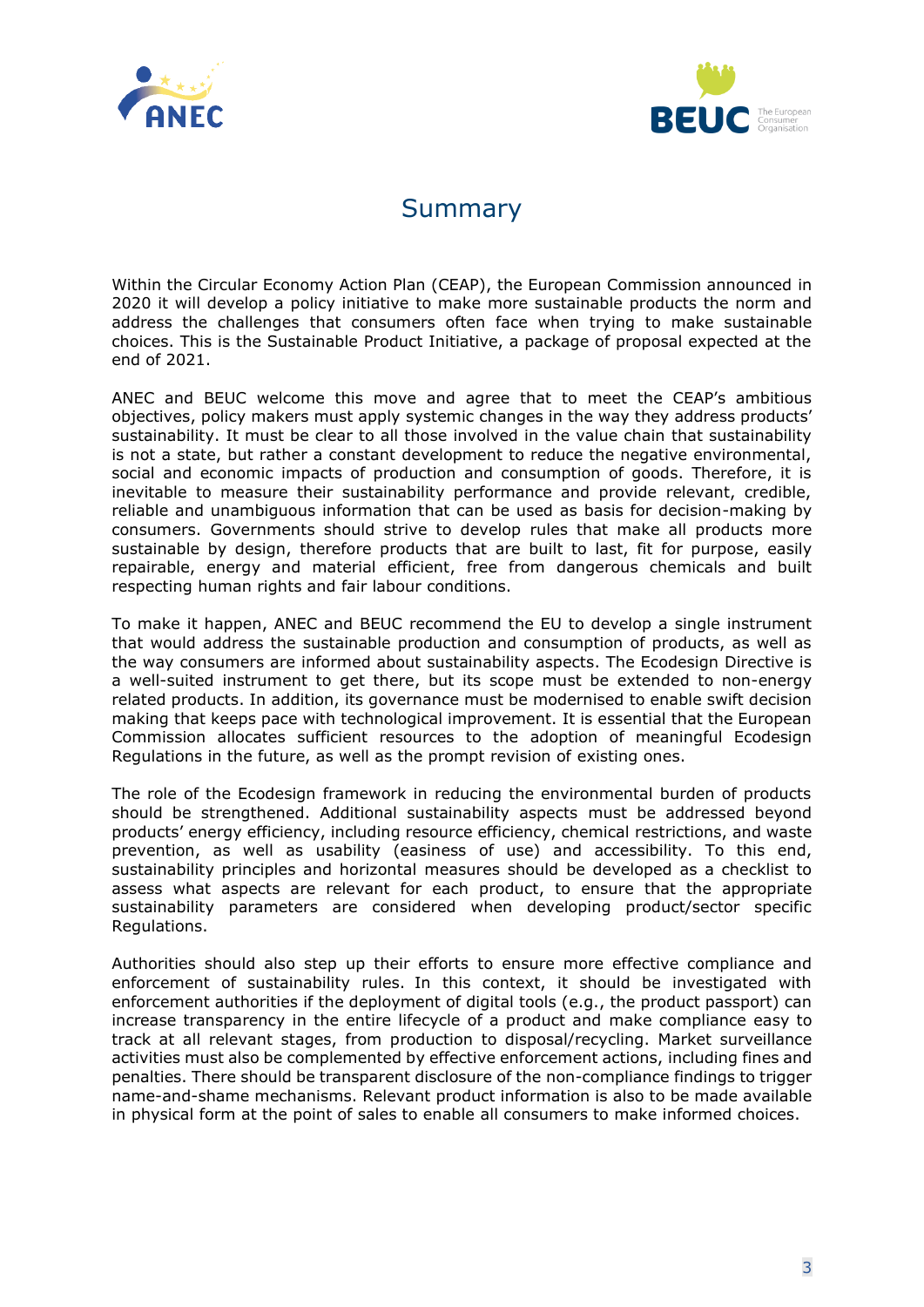



In addition to measures addressing products' sustainable design, $<sup>1</sup>$  the European</sup> Commission should also consider ways to incentivise more sustainable business models (such as renting, reuse and second-hand markets) and strengthen consumer rights in these areas. More information and data should be collected on the financial and environmental risks and benefits of new business models, such as product-as-a-service systems.

#### <span id="page-3-0"></span>**1. Introduction**

Our society, environment and economy are heavily affected by the way we design, manufacture, consume and discard products. The linear pattern of "take-make-usedispose" of our current systems of production and consumption of goods and services is responsible for many of the social, environmental, and economic challenges we experience globally.

In response, the circular economy aims at redirecting products' design, production, and consumption towards more sustainable approaches. The idea is that by improving products' circularity from their design to their discharge, we can contribute to strengthening sustainability in its broadest sense, benefiting people, the planet, and the economy. Here, the role of consumers is pivotal as their choices can either support or hamper the circular economy.<sup>2</sup>

Last year, the European Union made a bold pledge for resource-friendly consumer goods by adopting the Circular Economy Action Plan (CEAP).<sup>3</sup> The European Commission, Member States and the European Parliament all agree that the aim should be "to make sustainable products the norm". <sup>4</sup> Since then, the European Commission has been designing an ambitious sustainable product policy framework which will translate in several legislative initiatives due to be announced by the end of 2021.<sup>5</sup> BEUC and ANEC agree that to shift up a gear, systemic changes are needed. The new EU Sustainable Products Initiative (SPI) must ensure that, in the future, consumers can broadly access more sustainable and higher quality products and that sustainable consumption is not anymore a hassle or a privilege reserved to most affluent consumers.

In this paper we firstly highlight the challenges consumers face today when trying to engage in more sustainable consumption practices. We then identify the shortcomings of current initiatives and legislation that address products' sustainability and propose ways forward. Besides strengthening some of the existing product legislation, we argue that the European Union needs to develop a comprehensive set of rules that would not only ensure high environmental performance by design, but also more effectively address the social and economic issues that result from non-sustainable consumption and production.

 $1$  Sustainable design refers here to the efforts made to redirect products' design, as well as production and consumption patterns, towards more sustainable approaches to the benefits of the environment and society.

<sup>2</sup> European Commission, *C*losing the loop - an *EU* [action plan for the circular economy,](https://eur-lex.europa.eu/legal-content/EN/TXT/?uri=CELEX%3A52015DC0614) 2015.

<sup>3</sup> European Commission, *[Circular Economy Action Plan](https://ec.europa.eu/environment/circular-economy/pdf/new_circular_economy_action_plan.pdf)*, 2020.

<sup>4</sup> European Parliament, *[Report on the new Circular Economy Action Plan](https://www.europarl.europa.eu/doceo/document/A-9-2021-0008_EN.html)*, 2021; European Commission, *[Circular](https://ec.europa.eu/environment/circular-economy/pdf/new_circular_economy_action_plan.pdf)  [Economy Action Plan](https://ec.europa.eu/environment/circular-economy/pdf/new_circular_economy_action_plan.pdf)*, 2020; General Secretariat of the Council, *[Council conclusions on the New Consumer](https://data.consilium.europa.eu/doc/document/ST-6364-2021-INIT/en/pdf)  [Agenda,](https://data.consilium.europa.eu/doc/document/ST-6364-2021-INIT/en/pdf)* 2021.

<sup>&</sup>lt;sup>5</sup> The Sustainable Product Policy Initiative was launched in September 2020 and aims at making products placed on the EU market more sustainable. European Commission, *[Sustainable Products Initiative](https://ec.europa.eu/info/law/better-regulation/have-your-say/initiatives/12567-Sustainable-products-initiative)*, 2020.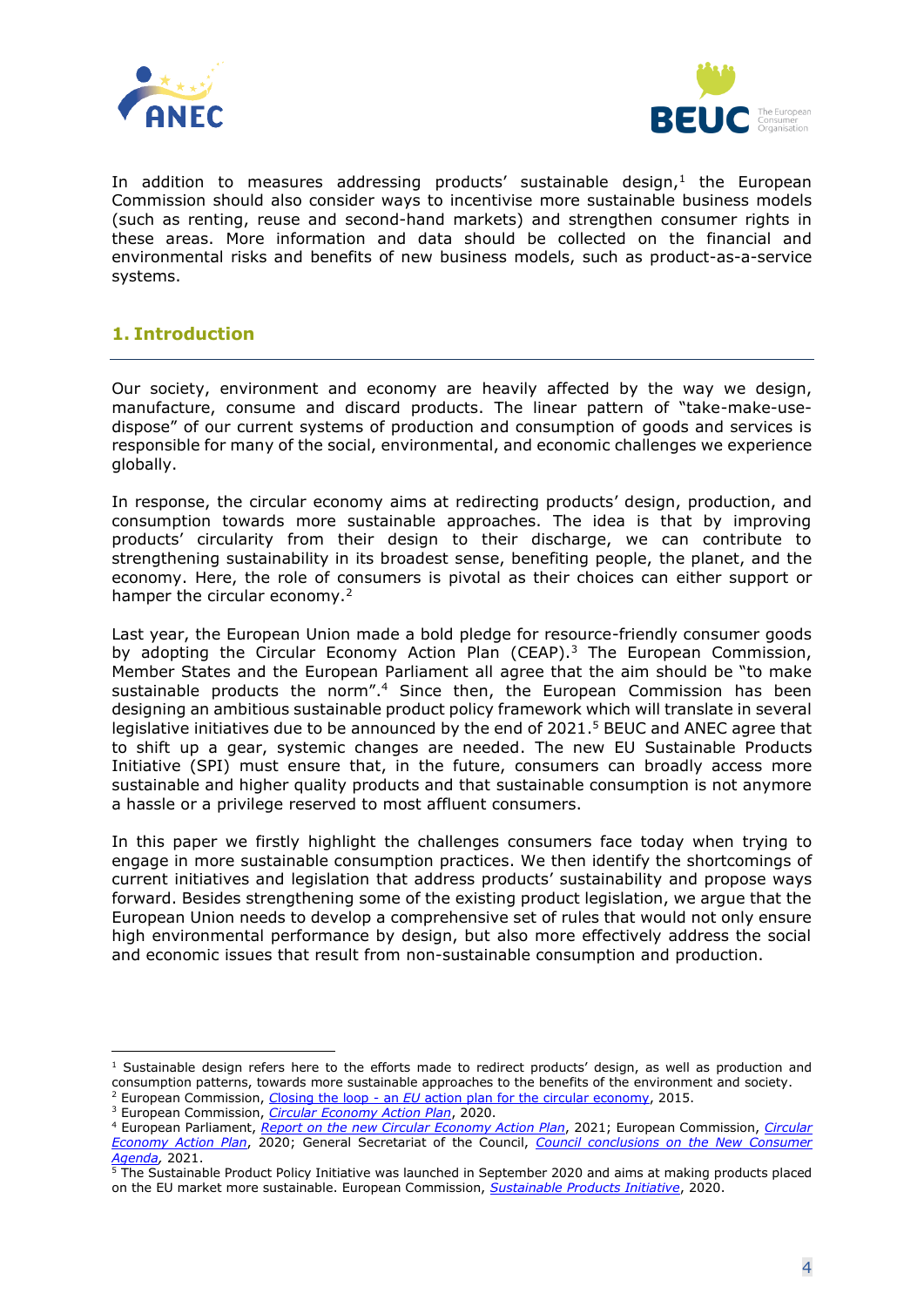



#### <span id="page-4-0"></span>**2. Consumers want sustainable products by design**

The way we consume products can determine the success of the circular economy and the transition to a more sustainable way of living. In 2018, households accounted to 19% of the EU greenhouse gas emissions, of which the largest majority (80%) came from the use of final products. <sup>6</sup> Many of these products are used for a limited amount of time and are often discarded too soon. This practice is responsible for several environmental issues, such as excessive waste creation and loss of critical resources. Moreover, it is very burdensome for consumers, who must constantly replace products that fail prematurely. Besides, products' environmental and social costs are not factored in their final price but are ultimately borne by the most fragile members of our society, future generations, and the environment.

Recent behavioural studies show that European consumers are increasingly aware of the environmental and social impacts of their purchasing choices. They are willing to actively engage in the circular economy, for example by favouring durable and repairable products, buying second-hand items and leasing products rather than buying new ones.<sup>7</sup> With the COVID-19 pandemic, aspects such as health, sustainability and wellbeing have ranked higher in people's priorities, and consumers are increasingly mindful of the impact of what they buy.<sup>8</sup> While most people expect companies take the lead, only one in five can name a brand that meets their sustainability expectations.<sup>9</sup>

Over the years, the Ecodesign and Energy Labelling instruments have successfully contributed to make certain consumer products more sustainable and efficient, while also steering consumers' purchasing choices towards more sustainable ones. Nonetheless, many products continue to be inefficiently designed, tend to fail prematurely or are difficult (if not impossible) to repair. As **the largest environmental impact of products comes from their design phase**,<sup>10</sup> it is essential that more sustainability aspects are systematically addressed when designing products. In this context, resource efficiency and reducing waste by improving the ability of products to last longer, be reused, and be repaired is key, along with usability.

Alongside, companies must be obliged to follow basic social standards through their value chain and ensure goods are produced in a socially fair manner. In this regard, BEUC very much supports the announced EU legislative initiative to introduce mandatory due diligence criteria for companies operating in the EU. This should be considered when developing measures under the SPI.<sup>11</sup> However, this paper focuses on the potential of improving the environmental sustainability of products through a reformed framework.

<sup>6</sup> European Parliament, *Sustainable consumption - [Helping consumers make eco-friendly choices](https://www.europarl.europa.eu/RegData/etudes/BRIE/2020/659295/EPRS_BRI(2020)659295_EN.pdf)*, 2020.

<sup>7</sup> EU Commission, [Behavioural Study on Consumers' Engagement in the Circular Economy](https://ec.europa.eu/info/sites/info/files/ec_circular_economy_final_report_0.pdf), 2018.

<sup>&</sup>lt;sup>8</sup> Accenture[, COVID-19: How consumer behaviour will be changed,](https://www.accenture.com/us-en/insights/consumer-goods-services/coronavirus-consumer-behavior-research) 2020.

<sup>&</sup>lt;sup>9</sup> KANTAR[, The Time for action is still now,](https://kantar.turtl.co/story/whocares-who-does-2020-p/page/6) 2020.

 $10$  The European Commission estimates that 80% of products' environmental impact is determined at their design phase. European Commission, [Circular Economy Action Plan,](https://ec.europa.eu/environment/circular-economy/pdf/new_circular_economy_action_plan.pdf) 2020.

<sup>&</sup>lt;sup>11</sup> BEUC, [The consumer checklist on the upcoming EU due diligence legislation,](https://www.beuc.eu/publications/beuc-x-2021-024_the_consumer_checklist_eu_due_diligence.pdf) 2021.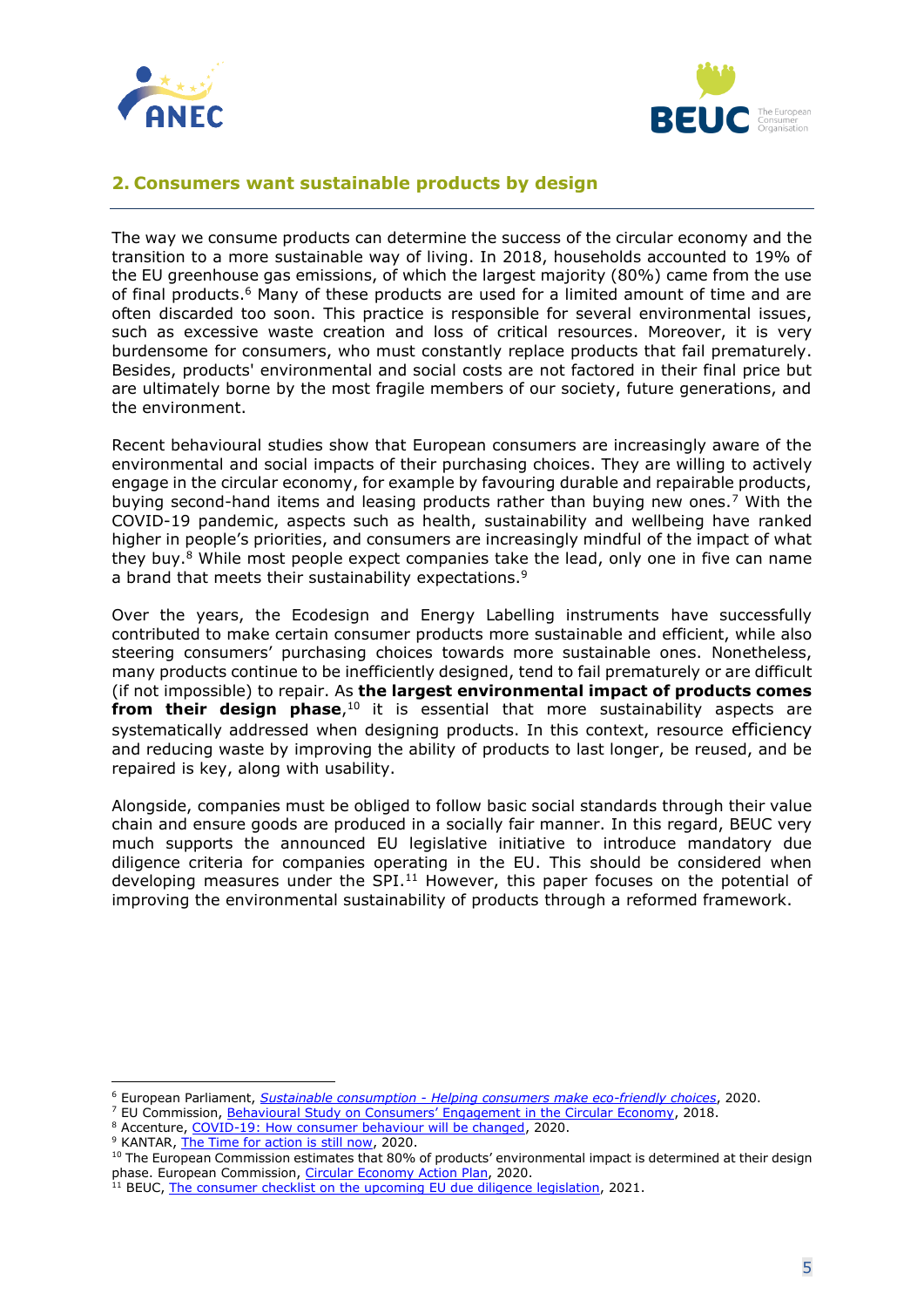



#### **But first, what is a sustainable product?**

No product can be perfectly sustainable, as resources must be used, or waste created, in at least one stage of its lifespan. Nevertheless, for the purposes of the Sustainable Products Initiative, we accept the definition of a "sustainable product" to be a product that is designed to be **more sustainable throughout its whole lifecycle**, from the extraction of raw materials to its production, transportation, usage and the way it is discarded, so that all its component materials can be easily recuperated.

The **cradle-to-cradle principle** should guide the way manufacturers conceive their products, with the objective of reducing the use of natural resources, eliminating waste, and creating products with materials that are safe and easy to be reused in new products. Consumers must be able to assume that minimum social and ecological criteria have been met by all companies during production.

When considering sustainability aspects for individual product groups, policymakers should look at the following characteristics:

- Products that **perform their expected primary function well**, based on usability and accessibility criteria, to avoid early discharge.
- Products that are **built to last**, of better quality and single components less prone to wear and tear that artificially shortens their lifetime.
- Products that are **easy and affordable to repair, refurbish, and upgrade,** therefore easy to disassemble. Repair information and spare parts have to be available to consumers and independent repairers.
- Products that are **produced and used relying on minimum resources**, − such as energy and water – and minimum creation of waste and other pollutants.
- Products that are **safe to use and recycle,** therefore free of dangerous substances.
- Products that are **convenient and cost-efficient**, to ensure consumers are satisfied with what the product delivers and thereby less tempted to replace it prematurely.
- Products that **contain recycled material.** Safeguards must ensure that, through recycling, hazardous substances are not re-introduced in the productioncycles, harming consumers and the environment. Nonetheless, recyclability is not an end in itself, and the primary objective should always be to build products that last longer, to prevent waste and enable reuse.
- Products that are **meant for multiple use** − **not single use** − at least when suitable and less polluting alternatives exist.
- Digital products that guarantee **software updates for their entire lifespan**, to ensure they are compatible with other equipment and continuously offer key functionalities.
- Digital and connected products that are **secure to use** at all times, and that guarantee **minimum performance even when offline.**
- Products that are produced in **fair labour conditions** and in **respect of human rights.**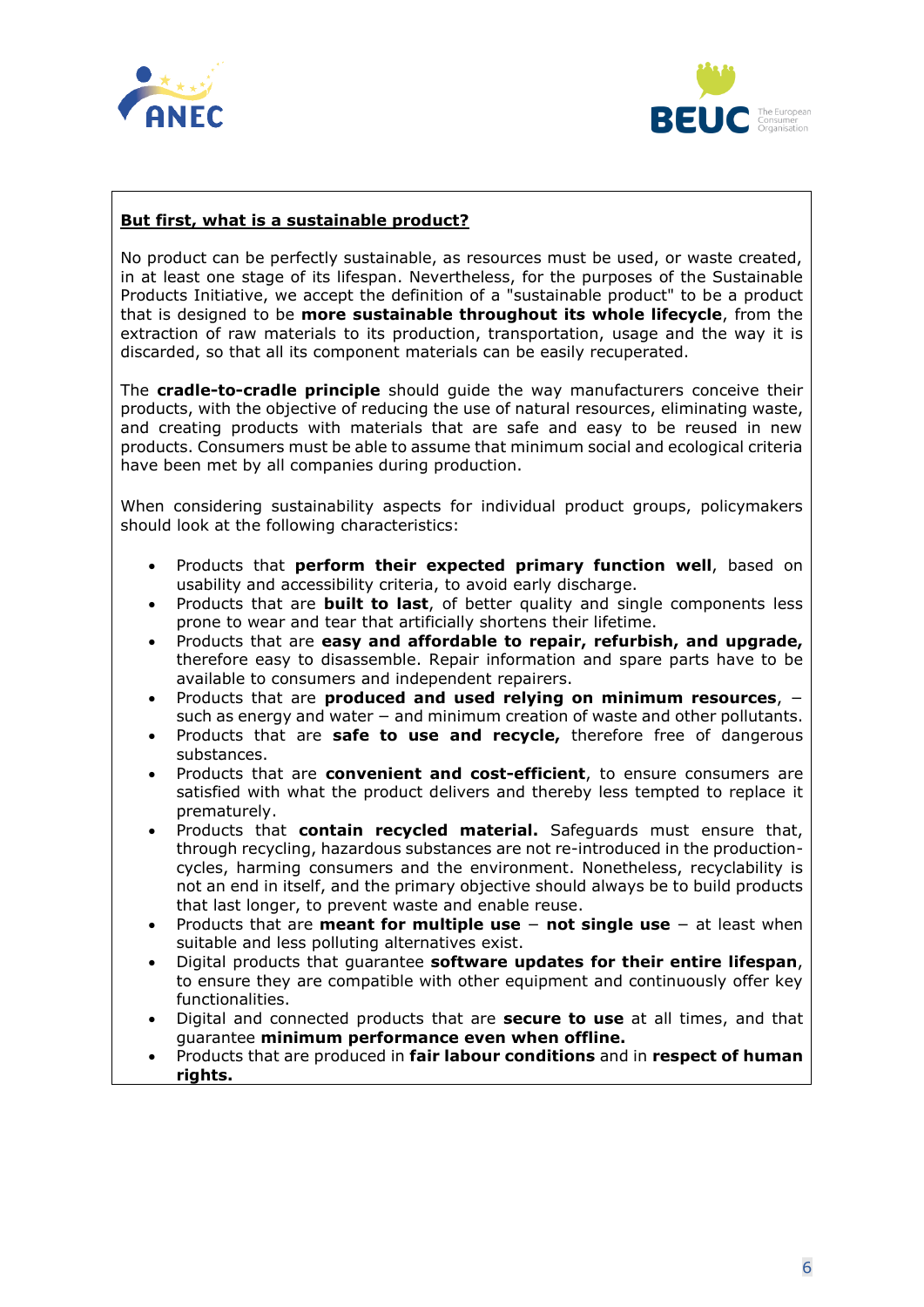



#### <span id="page-6-0"></span>**3. Shortcomings of current rules**

The current EU product policy framework is composed of a patchwork of different regulatory and voluntary instruments, which address sustainability aspects in silos and for a limited number of products/sectors.

The Ecodesign Directive sets minimum energy and material efficiency requirements for most energy-related products (including most household electrical appliances), but it does not apply to many other products – such as clothes and furniture. While durability and repairability requirements have been recently introduced for five household appliances, there is no consistent implementation across sectors. As a result, products do not benefit from the same level of sustainability requirements/framework. What is more, in some sectors, voluntary industry agreements have priority over regulation, with the idea that Ecodesign objectives can be achieved faster or in a less costly manner. Yet, experience shows that voluntary agreements have often not lived up to consumer expectations in getting more sustainable products on the market.<sup>12</sup>

As no common horizontal sustainability criteria exist, most sector/product specific legislation works in silos. This means that more time and resources are needed to develop each of these separate instruments, resulting in significant delays and inconsistencies across sectors.

In addition, the lack of compliance and effective enforcement of existing rules hinders sustainability. In 2018, it was estimated that between 10% and 25% of products on the market were incompliant with relevant Ecodesign requirements.<sup>13</sup> This causes problems for: consumers, who are faced with underperforming and unsafe products; manufacturers, who lack motivation to improve their products; and public institutions, which may lose credibility in the eyes of the public.

As part of the announced Sustainable Product Initiative, the European Commission rightly plans to tackle some of the current shortcomings. It is set to develop a new EU policy framework to make products fit for a climate-neutral, resource-efficient and circular economy by design.

#### <span id="page-6-1"></span>**4. A revised Ecodesign Directive for more sustainable products**

To bring more sustainable products on the market and enable consumers to make informed choices, the EU must adopt an instrument that addresses both the sustainable design of products, and consumer information about sustainability aspects, in a credible, reliable, and unambiguous manner. This should be done by introducing **sustainability principles** and, where technically possible, **horizontal measures** tackling sustainability dimensions common to all products covered by Ecodesign (see Section 5 below).

 $12$  The case of printers is emblematic: the work on a voluntary agreement by the industry has already taken over 2 years and has not been concluded yet and the measures foreseen are far from being ambitious enough. See BEUC recommendations on [Greener, Better, Faster and Stronger Ecodesign.](https://www.beuc.eu/publications/greener-better-faster-stronger-ecodesign)

<sup>&</sup>lt;sup>13</sup> CEPS, Stakeholders' views on the Ecodesign Directive - [An assessment of the successes and shortcoming,](https://www.ceps.eu/wp-content/uploads/2018/03/RRNo2018_02_EcoDesignDirective.pdf) 2018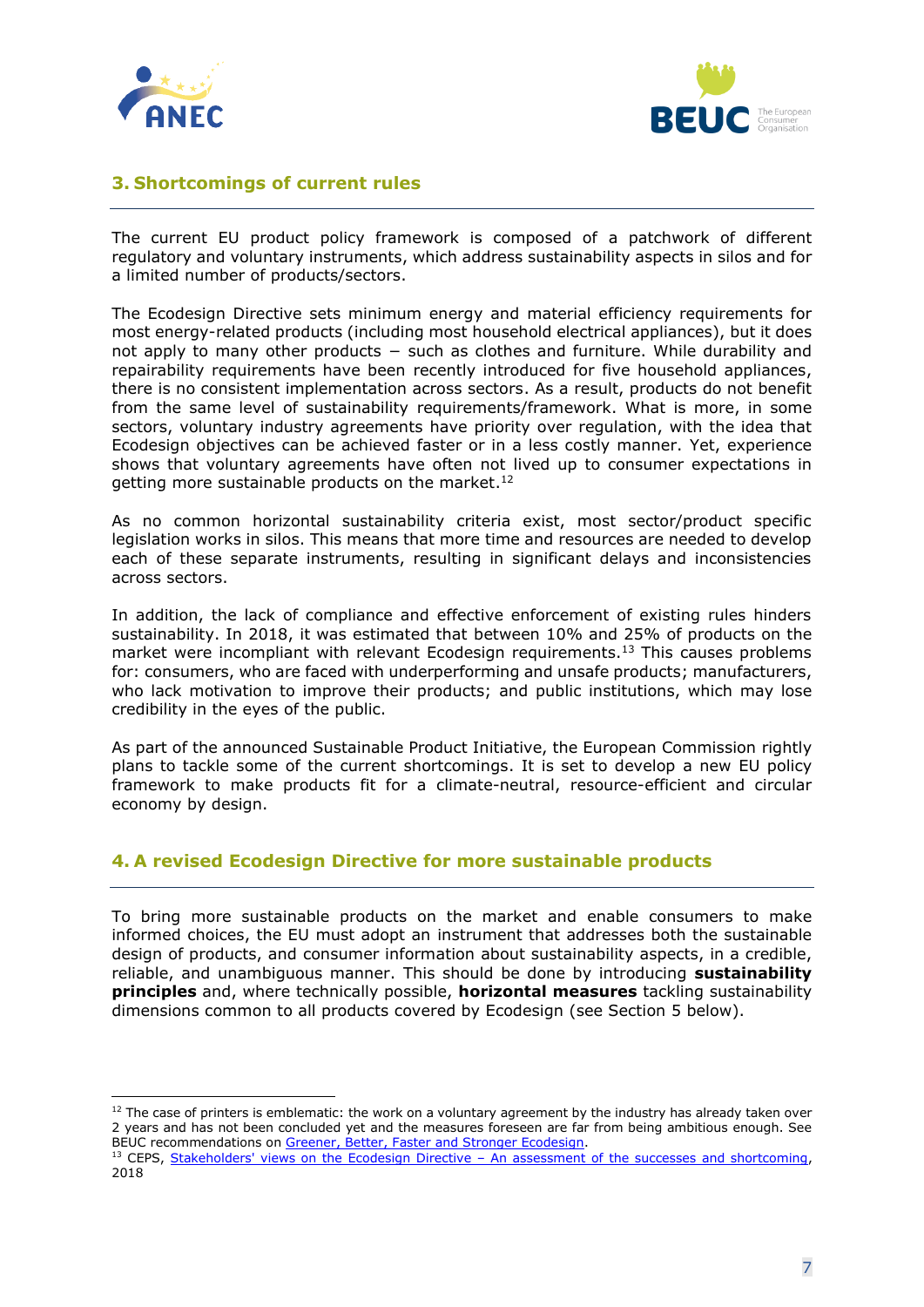



Alongside, policymakers should keep developing vertical implementing measures, as they remain the most appropriate tool to regulate product/sector-specific sustainability aspects and enable the identification of priority sustainability concerns. To this end, sustainability principles and horizontal measures should be developed as a checklist to assess what aspects are relevant for each product group, to ensure that appropriate sustainability parameters are considered when developing product/sector specific Regulations. This would enable the appropriate differentiation across products (in terms of environmental impacts priorities), while also ensuring the necessary coherence when tackling products' sustainability.

The Ecodesign framework is well suited for this task, as this instrument has so far brought better performing products to the market and financial benefits to consumers. Nonetheless, the Ecodesign method should be applied to more product groups. As such, its **scope must be extended to non-energy related products and its focus broadened beyond energy efficiency**. In addition, new horizontal measures and sustainability principles should be introduced under the Ecodesign Directive to address sustainability concerns common to all products, such as usability, resource efficiency, durability and repairability. For this to happen, the Ecodesign Framework Directive needs to evolve into a much broader instrument and its governance be updated to guarantee a swift decision-making process.

#### **4.1. Which products should be improved first?**

<span id="page-7-0"></span>The way products will be prioritised for specific implementing Regulations should no longer be based mostly on their energy efficiency potential. Instead, it should rely on a larger range of sustainability aspects, including a systematic assessment of their material efficiency potentials. This type of assessment should be made based on different data sources, including the findings of market surveillance inspections and information on the "costs" borne by consumers as regards, for example, the extent to which products are repairable or the instances of products' early failures. The European Commission should collect and use this type of evidence in the Ecodesign preparatory process.

Besides the products covered by the preparatory study for the next Ecodesign and Energy Labelling Work Plan, we consider the following product groups should be prioritised:

- **Digital and connected products** (including electronics and ICT devices) are reportedly among the most problematic for consumers, due to early failures of batteries, displays or operating systems. <sup>14</sup> Small domestic appliances (such as electric kettles, toasters, coffee machines) are becoming increasingly connected. As it is complicated or costly to repair them relative to their value, consumers tend to replace them frequently.
- **E-products used for micro-mobility** (such as e-bikes, e-scooters, etc.) are gaining popularity among consumers but their environmental and social impact is highly underestimated. The German consumer group, vzbv, found that it is often hard for consumers to find affordable repair services or spare parts for such products, and there is no uniformity of minimum lifespan/number of charging cycles.<sup>15</sup>
- **Textile products** and **furniture** are also frontrunner candidates for future Ecodesign measures. The fashion industry is the second most polluting in the world and is heavily dependent on the use of hazardous substances, as flagged by Italian

<sup>14</sup> See OCU's [Barometer of Premature Obsolescence](https://www.ocu.org/barometro-de-obsolescencia-prematura)

<sup>&</sup>lt;sup>15</sup> vzbv[, E-Bikes: teuer und kurzlebig,](https://www.vzbv.de/pressemitteilungen/e-bikes-teuer-und-kurzlebig) 2021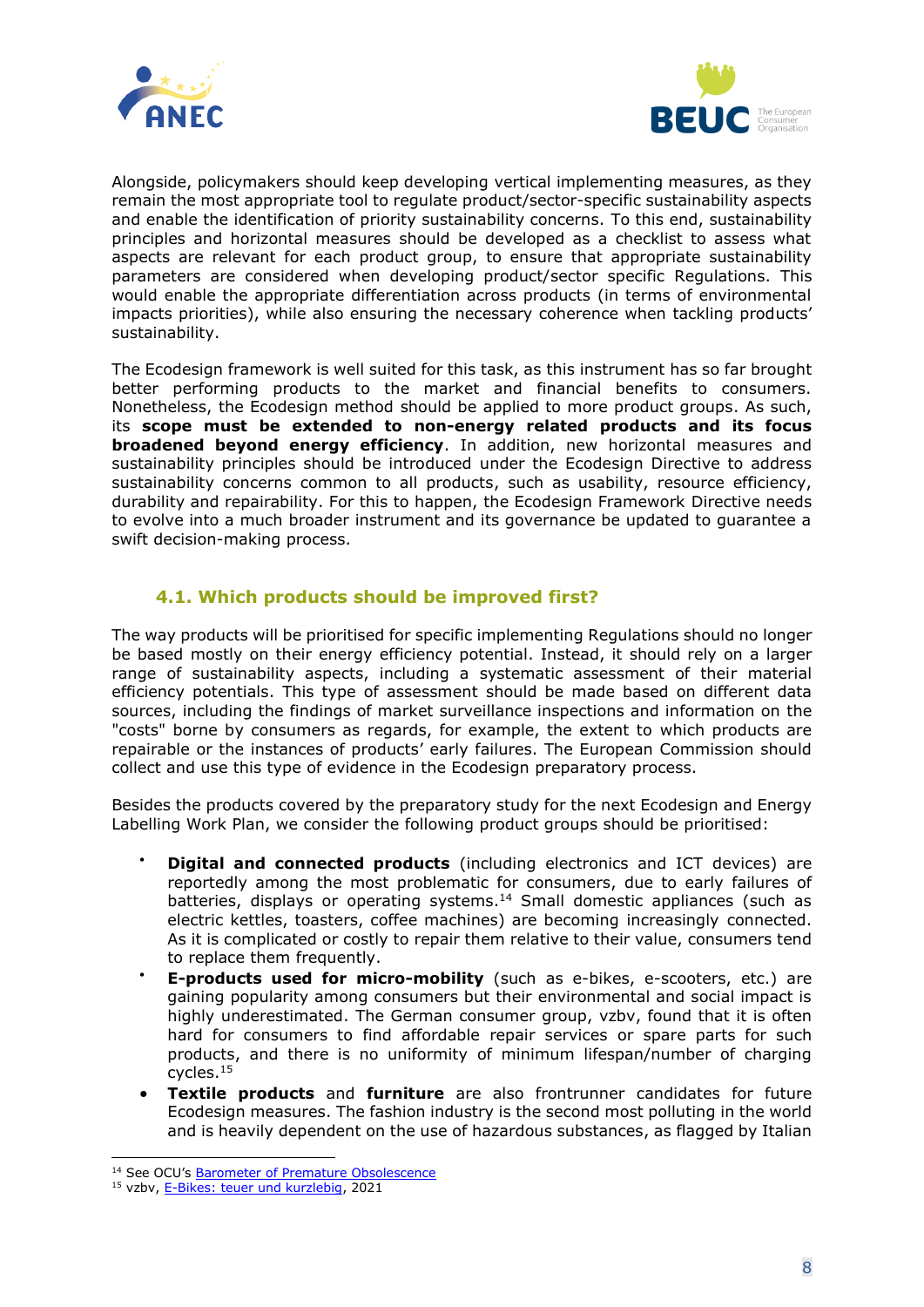



consumer association, Altroconsumo. <sup>16</sup> As for furniture, 10 million tonnes are reportedly discarded every year in the EU, only a limited amount of which is reused or recycled.<sup>17</sup> Ecodesign measures have the potential to counter this trend, by encouraging repair, reuse, and recycling.

• **Toys, sports, and leisure products** are often made of plastics, contain hazardous substances and are not as durable as one may expect.

#### **4.2. Better governance, faster results**

<span id="page-8-0"></span>The current Ecodesign decision-making process is one we praise especially for how it benefits consumers and effectively involves all relevant stakeholders in the development of measures, including within the Ecodesign and Energy Labelling Consultation Forum. Nonetheless, it can take up to five years for an Ecodesign Implementing Regulation to be adopted. This extensive timeline is unsatisfactory today and will be even more so in the future when the scope of Ecodesign will cover many more products.

To meet the goal of placing only sustainable products on the EU market, $18$  the future Ecodesign decision-making process must become faster and ensure that implementing measures keep pace with technological development. For this to happen, **it is essential that the European Commission allocates sufficient resources**, to enable the development of meaningful Ecodesign Regulations and the prompt revision of existing ones.

To accelerate the process, Ecodesign Implementing Regulations should no longer be adopted in packages but individually, once ready to be published. In addition, the European Commission could consider the simultaneous development of parallel work plans for each relevant sector to guarantee efficiency and ensure a timelier adoption of productspecific implementing measures. The Commission should assess and balance sustainability principles listed under Section 5 below, from the very first stages of the preparatory work for future Ecodesign and Energy labelling Regulations. This would ensure a uniform and consistent approach across the different product-specific measures.

#### **4.3. Self-regulation is no longer an option**

<span id="page-8-1"></span>The Ecodesign Directive currently prioritises voluntary industry agreements over regulatory measures when objectives can be achieved faster or at a lower cost. Nonetheless, existing voluntary agreements have often taken longer than expected to be adopted and their level of ambition is too low. We therefore reiterate our call to **end to self-regulation** in favour of mandatory legislation, especially in view of the extended scope of Ecodesign to critical sectors and product groups.

#### **4.4. Seeking alignment with the EU Ecolabel**

<span id="page-8-2"></span>The Commission must ensure that the synergies of all product policies and instruments are optimised within a coherent framework. The Ecodesign should be implemented in greater coordination with the Energy labelling, but also with the EU Ecolabel. Criteria for

<sup>&</sup>lt;sup>16</sup> Altroconsumo, [Cambiamo abito. Per una moda consapevole,](https://www.altroconsumo.it/organizzazione/media-e-press/comunicati/2016/cambiamo-abito-per-una-moda-consapevole-dirittiallamoda) 2016

<sup>&</sup>lt;sup>17</sup> EEB, [Circular Economy Opportunities in the furniture sector,](https://circulareconomy.europa.eu/platform/sites/default/files/eeb_-_ce_in_the_furniture_sector_final_high_res.pdf) 2017

<sup>&</sup>lt;sup>18</sup> Sustainable products here are intended as those products that minimize their impact on the environment, society, and the economy.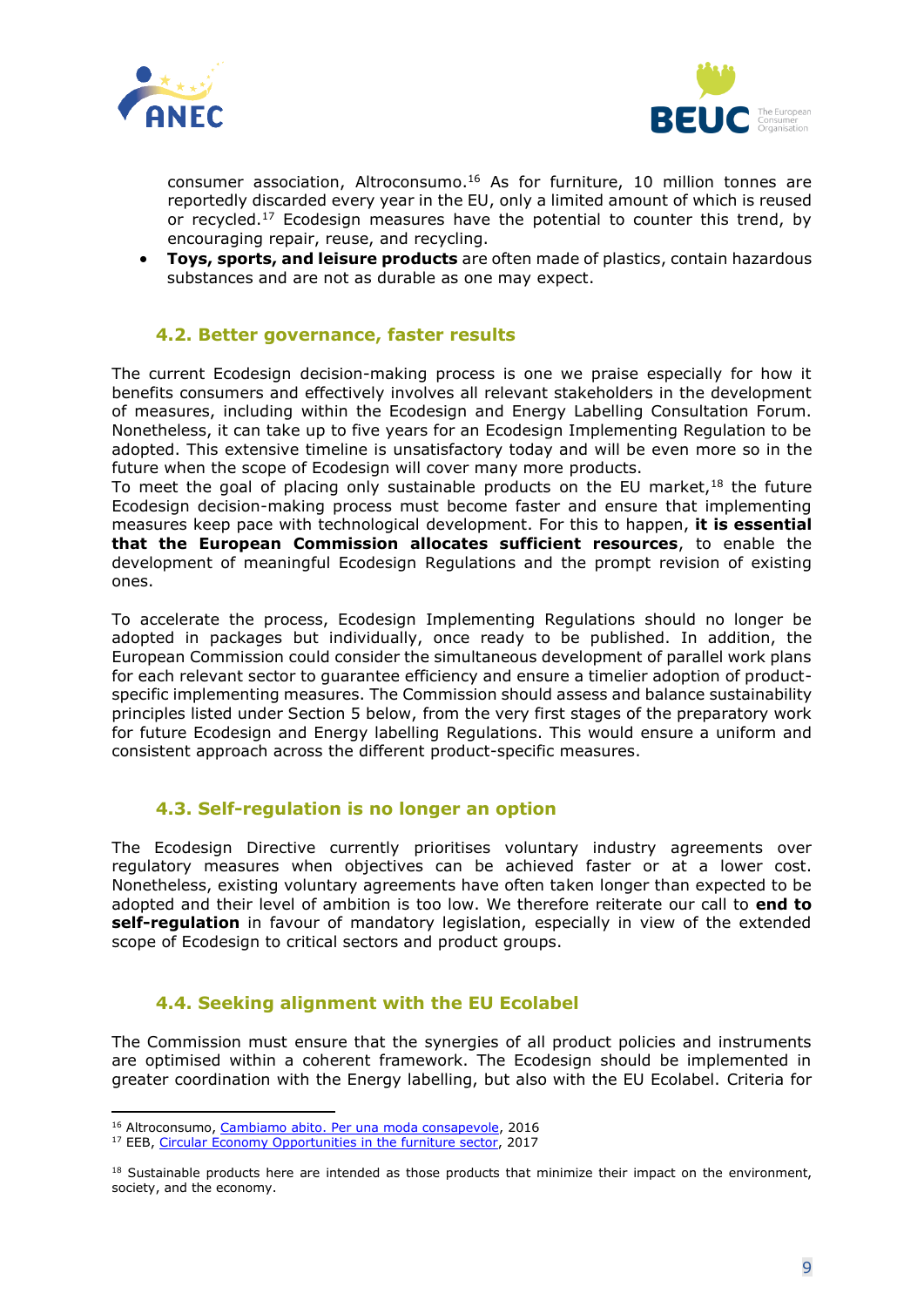



the latter are often developed for the same product groups, but technical preparatory and legislative processes are ill-aligned.

When the European Commission addresses a product group, it should look at the possibility of developing criteria for both instruments at the same time. The solution is to set differentiated performance levels with minimum sustainability criteria for Ecodesign and higher ambition or complementary metrics for Ecolabel. Some criteria under the EU Ecolabel must already be considered when expanding Ecodesign to priority sectors such as textiles and furniture. This way, the Ecolabel and Ecodesign criteria will be developed more efficiently.

In the future, we would like to see the current **EU Ecolabel turning into a benchmark** and its criteria become progressively mandatory for the whole market in a staged approach ("top runner" approach). At the same time, the EU Ecolabel should continue being a step ahead and ensure its criteria reflect environmental excellence. That way, the Ecodesign instruments would determine the "minimum" level of sustainability for products to be allowed on the EU market, while the EU Ecolabel should continue to indicate excellence for the most sustainable products.

#### **4.5. Different instruments, same approach**

<span id="page-9-0"></span>In some cases, separate sector-specific instruments regulate sustainability aspects independently from Ecodesign (such as for batteries, packaging, etc.). Likewise, in the future, new separate sectorial legislation may appear. While these sectorial instruments would continue to be developed and work independently from the Ecodesign framework, the same logic to sustainability would need to be applied when developing these measures. Where sectorial legislation does not (or does not sufficiently) address the common sustainability concerns identified under the Ecodesign Directive, horizontal principles/measures should fill the gaps and apply to such sectors.

In short, **sector-specific processes should be coherent with the Ecodesign process**, i.e., tackling the full lifecycle of products, primarily using mandatory criteria, prioritising product groups and actions based on the environmental impact and improvement potential. The objective is to ensure that key sustainability principles apply to all sectors and products on the market through this horizontal instrument.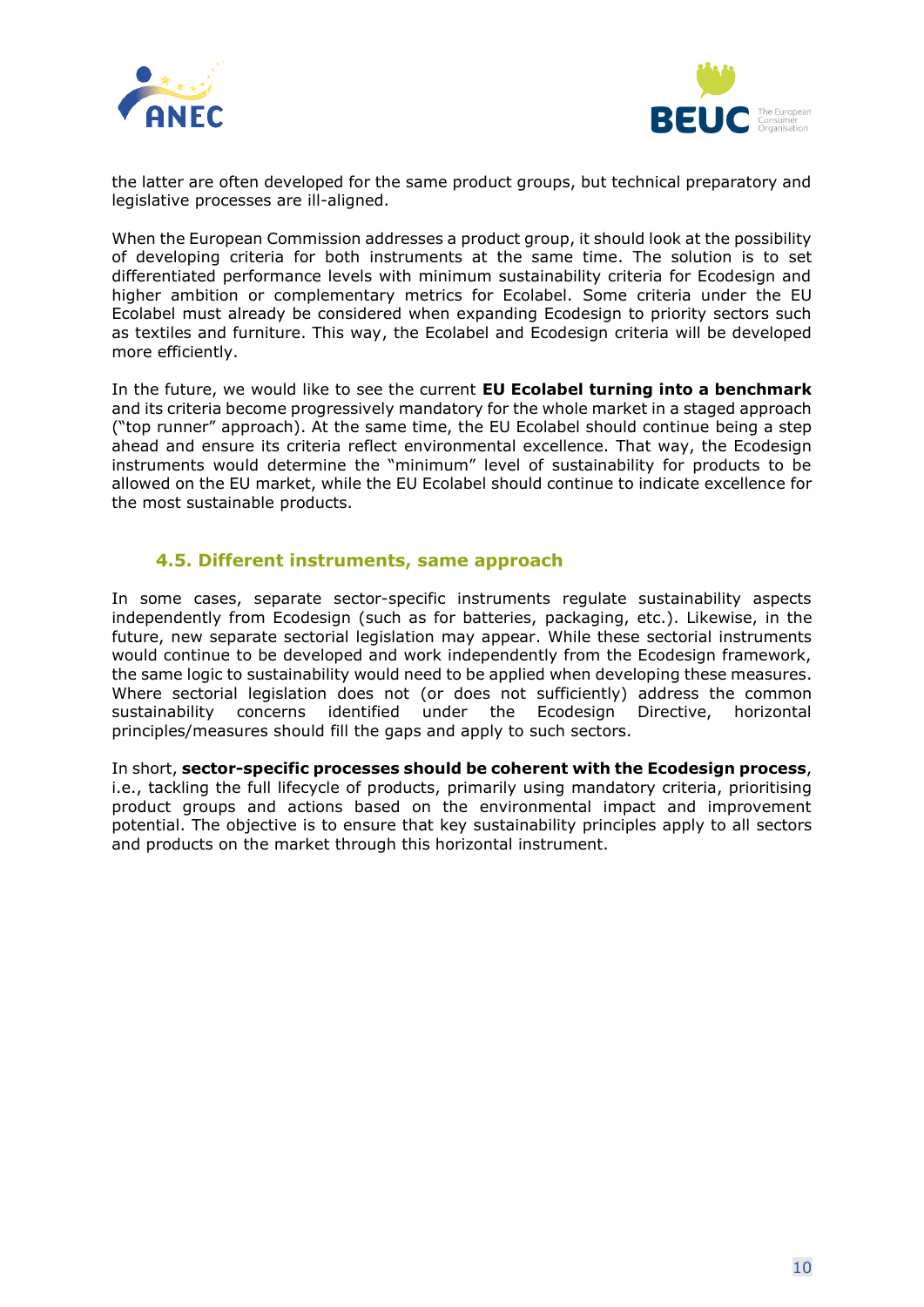



#### *Figure 1: revised architecture of the Ecodesign Framework*



#### <span id="page-10-0"></span>**5. Sustainability principles and across-the-board measures 19**

Under the revised Ecodesign Directive, a comprehensive set of sustainability principles and horizontal measures should guide the development of product-specific implementing measures.

From a governance perspective, identifying common sustainability principles and measures across the board would spare time and resources, as opposed to taking a product-by-product approach. This is especially relevant when addressing cross-cutting sustainability aspects such as usability, resource efficiency, durability and restrictions on hazardous substances. It would also ensure consistency across instruments and avoid situations when certain sustainability criteria are adopted for some product groups but not others, despite being relevant. In turn, manufacturers would have a clear idea of what is expected from their products in terms of sustainability, creating a level playing field, thus fostering competition and innovation.

Depending on the specificities of each sector or product concerned, it will be for product/sector-specific preparatory studies to identify the relevant sustainability parameters of a given product and its components (e.g., the lifetime of the motor of a device or the specific spare parts to be made available). These priority sustainability concerns would then direct the technical requirements in the sectorial measures, which should be verifiable, reproducible, and reliable. This way, product/sector-specific

<sup>&</sup>lt;sup>19</sup> The sustainability principles listed below only address environmental sustainability, as this is the focus of the Ecodesign Directive. Nonetheless, the European Commission should also address the economic and social aspects of sustainability with separate instruments.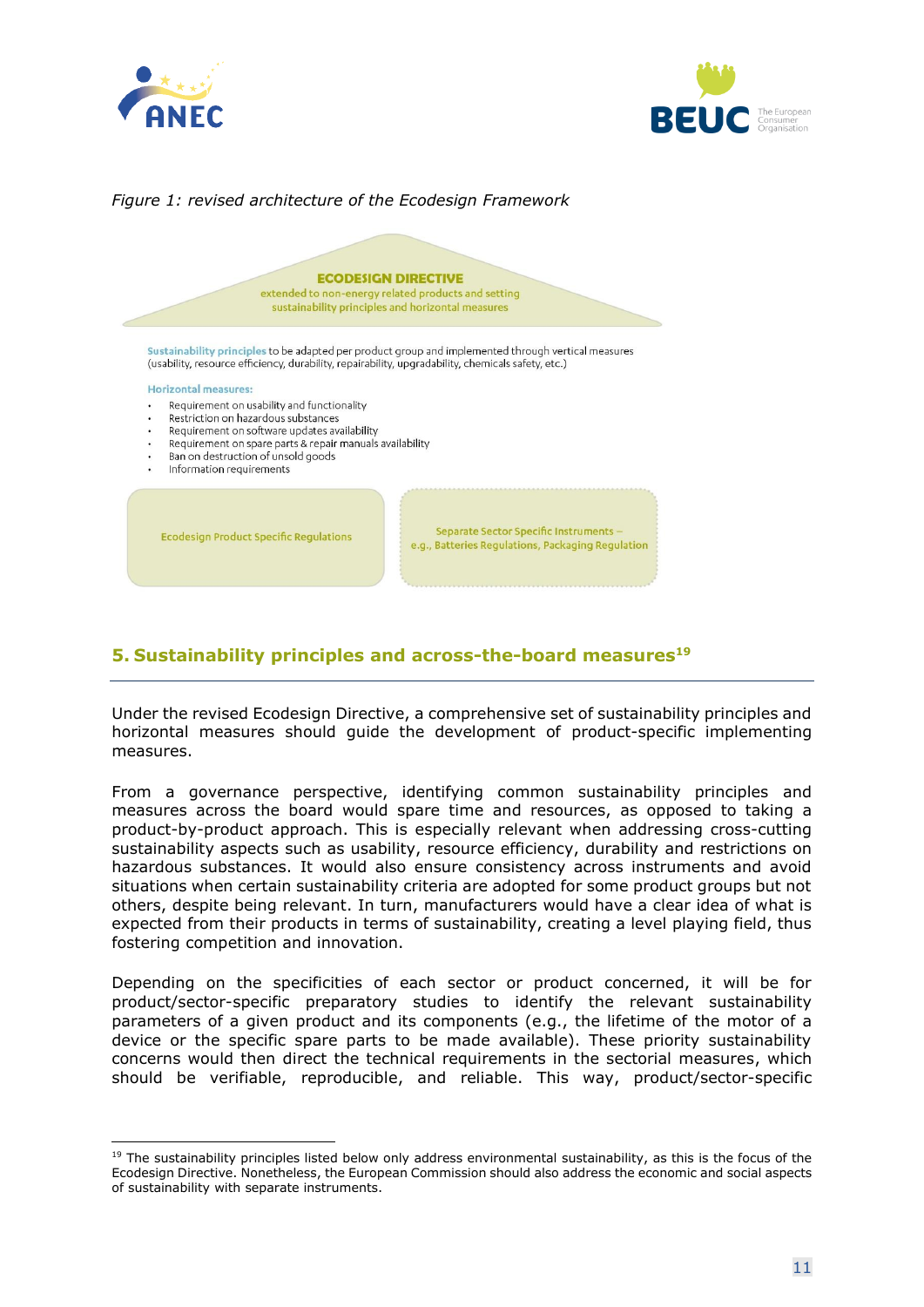



sustainability requirements would be developed in a staged approach, based on the common sustainability principles established horizontally.

Following the definition of "sustainable product" offered under section 2, we have identified a series of sustainability principles and measures that the European Commission should consider across the board.

#### **5.1. Goods that are easy to use and accessible (even offline)**

<span id="page-11-0"></span>Consumer products should be safe, easy to use, accessible, effective, and efficient. They should be designed to perform their intended function well over time, to avoid consumers end the use of their products early due to unsatisfactory performance.

These aspects are especially relevant as products are becoming increasingly connected and entirely new functionalities are emerging. Connected devices should be able to work offline. In other words, the product – connected or not – needs to deliver those functionalities thar are essentially not conditioned by access to the internet, such as washing clothes, cleaning the dishes, cooling food, etc.

ANEC and BEUC key recommendations on functionality:

- Consumer products should be **easy to use, accessible,** and designed to **perform their intended primary function well over time.**
- Connected devices should be able to **reliably work stand-alone**, at least for intended functionalities that are not conditioned by access to the internet.

#### <span id="page-11-1"></span>**5.2. Longer lifetime, longer guarantees**

The extraction of resources required to manufacture products significantly impacts the environment and contributes to climate change. As outlined in the CEAP, it is crucial that the design and production of goods ensure that resources remain in the EU economy for as long as possible.<sup>20</sup> This entails that single components are less prone to wear and tear so products last over time.

Based on analysis performed by the PROMPT project of which some BEUC members are partners,<sup>21</sup> durability extension is a priority that would prove valuable to all products, particularly those embedding electronics. From an environmental perspective, the manufacturing of consumer goods such as smartphones or tablets generate high emissions that fuel climate change.<sup>22</sup> What is more, products traditionally offline are increasingly becoming Internet connected. As this trend of battery-powered and connected devices is rising, so is the demand for mining resources for electronics. This will further increase the environmental impact of all these products during the manufacturing process.

Market research and product testing need to calculate the **durability of products** and their key components. This would help to better assess their environmental impact, incentivise design improvements, and facilitate consumers' choices when purchasing a

<sup>&</sup>lt;sup>20</sup> European Commission, *Circular Economy Action Plan*, 2020

<sup>&</sup>lt;sup>21</sup> See the PROMPT project's report on **Environmental evaluation of current and future design rules**.

<sup>&</sup>lt;sup>22</sup> See Table 15 of the PROMPT project's report on [Environmental evaluation of current and future design rules.](https://prompt-project.eu/wp-content/uploads/2020/07/PROMPT_20200429_Environmental-Evaluation-of-Current-and-Future-Design-Rules.pdf)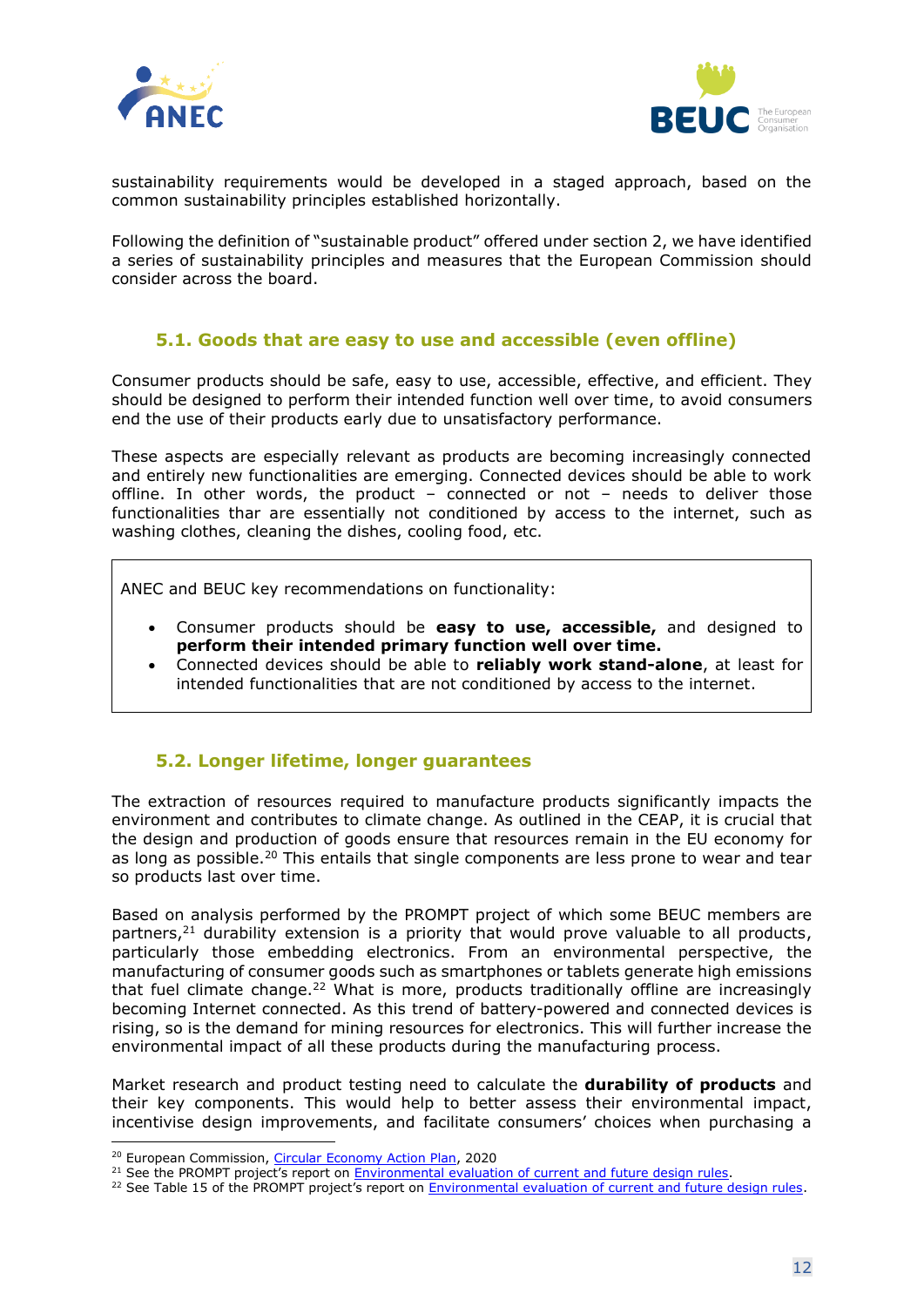



new product. Durability requirements should also become the basis for establishing the **legal quarantee periods** for certain product categories.

Currently, under the EU sales law, all goods benefit from the same minimum guarantee period of two years.<sup>23</sup> To make the circular economy a reality, the legal guarantee periods for durable goods (e.g., white goods) should last considerably longer. However, due to different characteristics of specific product categories, the general provisions of the EU sales law might be inappropriate to define guarantee periods. For this purpose, productspecific legislation should define specific measures, and there should be a link between product law requirements and consumer contract law.

The Sustainable Product Initiative will be instrumental in achieving such goal. It should go hand in hand with the announced revision of the Sales of Goods Directive. Longer and product-specific mandatory guarantee periods for durable goods, together with the possibility to hold producers directly liable for the goods' non-conformity, will not only incentivise producers to make their products last longer but will also allow consumers to use their products for longer. For more information on BEUCs recommendations in this area, please see our *[Paper on durable and repairable products](https://www.beuc.eu/publications/beuc-x-2021-061_durable_and_repairable_products_beuc_position_paper.pdf)*.

Mandatory manufacturer durability guarantees could also be established under the respective Ecodesign implementing measures. BEUC and ANEC would be ready to contribute to the discussion of such a policy option that must provide an enforceable right for consumers.

The Revision of the Ecodesign Directive provides this opportunity. This could be achieved following some recommendations from the study led by Professors Tonner and Malcolm that was commissioned at the request of the JURI committee of the EU Parliament.<sup>24</sup> ANEC and BEUC intend to investigate this option further.

Alongside, Ecodesign implementing measures should also establish technical durability requirements for key product components, whenever relevant and feasible. In the case of lighting and vacuum cleaners, minimum lifetime requirements have already been considered through the existing Ecodesign Directive.<sup>25</sup> Similar requirements should be systematically envisaged for other products. In the case of ICT products that rely on a battery, this could mean setting a minimum number of cycles during which the battery must function properly. 26

ANEC and BEUC key recommendations on durability:

- **Durable design requirements:** products should be designed to last so they are less prone to wear and tear of single components that shorten their lifetime. This includes, for example, the selection of high-quality materials that would ensure robustness and reliability of key components.
- **Durability requirements** should be introduced systematically for all product groups, whenever feasible and relevant, and become the basis for establishing the legal guarantee periods for durable goods.

<span id="page-12-0"></span><sup>&</sup>lt;sup>23</sup> [Directive \(EU\) 2019/771](https://eur-lex.europa.eu/legal-content/EN/TXT/?toc=OJ%3AL%3A2019%3A136%3ATOC&uri=uriserv%3AOJ.L_.2019.136.01.0028.01.ENG) of the European Parliament and of the Council of 20 May 2019 on certain aspects concerning contracts for the sale of goods

<sup>&</sup>lt;sup>24</sup> K. Tonner and R. Malcolm, *How an EU Lifespan Guarantee Model Could Be Implemented Across the European Union*, 2017.

<sup>&</sup>lt;sup>25</sup> See on vacuum cleaners, ANEC-BEUC's position on the European Commission draft proposal of September [2019.](https://www.beuc.eu/publications/beuc-x-2019-100_ecodesign_vacuum_cleaners.pdf) See on lamps, the [Ecodesign Regulation 2019/2020](https://eur-lex.europa.eu/legal-content/EN/TXT/?toc=OJ%3AL%3A2019%3A315%3ATOC&uri=uriserv%3AOJ.L_.2019.315.01.0209.01.ENG)

<sup>26</sup> HOP, [Durable and Repairable Products: 20 steps to a sustainable Europe,](https://www.halteobsolescence.org/wp-content/uploads/2020/11/Livre-Blanc-europeen.pdf) 2020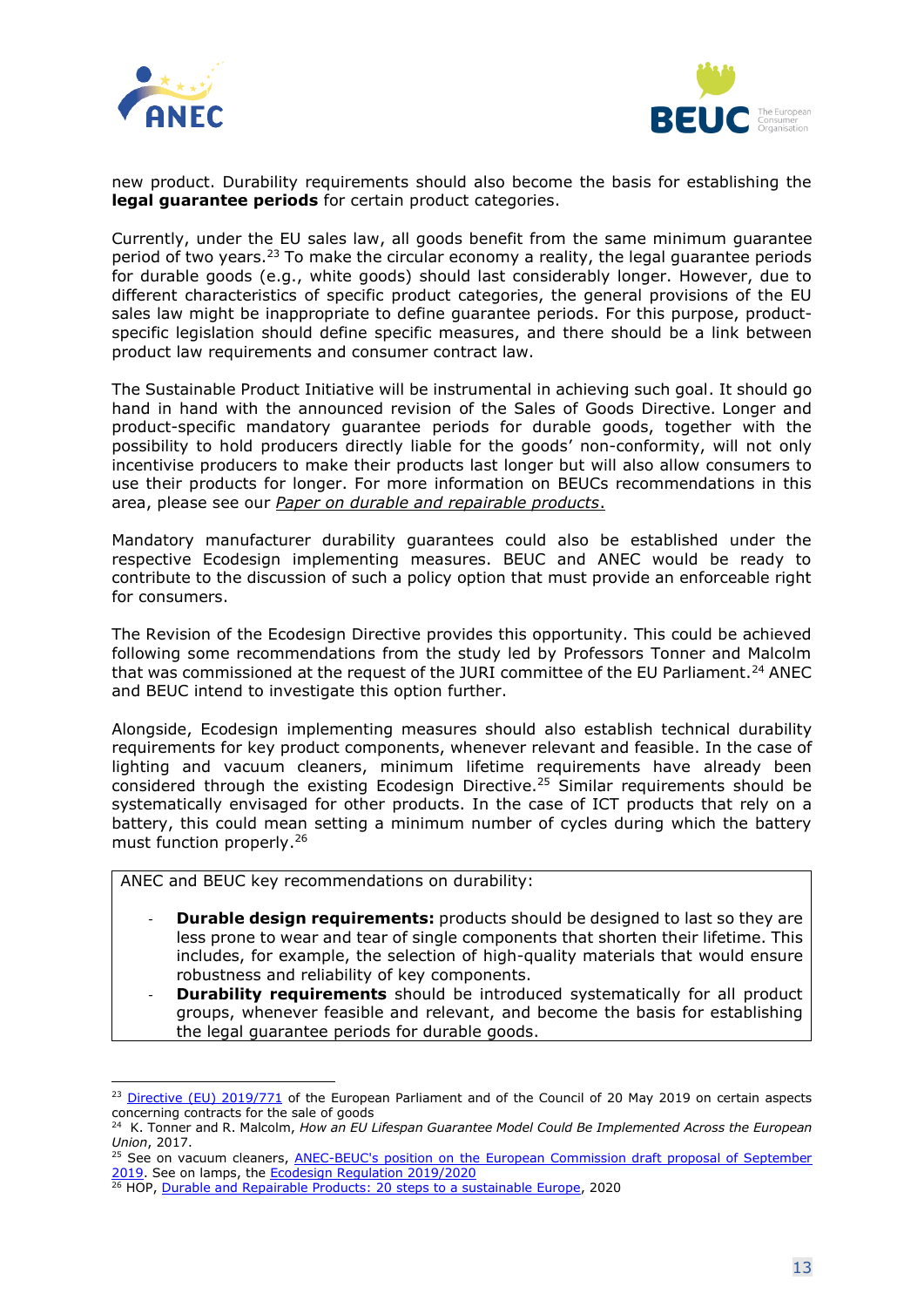



#### **5.3. Repair and upgrade made easy**

Repair and upgradability are critical for a resource-efficient circular economy, as they contribute to extend a product's durability. This approach not only preserves resources and reduces waste but also benefits consumers, who are spared the burden of replacing a product if a single component fails.

To make products easily repairable, it should be **easy to disassemble** them. This would simplify repair and maintenance, while ensuring safety. Standards should be used to identify the necessary tools to open products to repair and upgrade them. Designing for disassembly could also facilitate end-of-life processes such as re-use and recycling. A modular design could also help users easily replace components or even upgrade a product. Nonetheless, this should not result in products failing prematurely due to fragile components and design methods.

Beyond improving the physical design of products to facilitate repair, minimum repairability requirements should also ensure that consumers and independent repairers have **access to spare parts and repair manuals**. Spare parts should be available to consumers and independent repairers for a period that reflects the expected lifetime of a product and continue after the last product is placed on the market. Ensuring that spare parts are made available to independent repairers at affordable prices increases the competition and should in turn lower the cost of this type of service. This is an important factor considering that one of the main reasons for consumers not to repair their faulty products is the high cost and lack of repair services.

Consumers should at least be able to access spare parts that are easy and safe to replace without the assistance of a professional repairer. Testing and standardisation should help identify the priority parts crucial for each product and make the appropriate selection. For example, through its Barometer of Premature Obsolescence, Spanish consumer organisation OCU found that in most European countries, mobile phones top the list of consumers' complaints about premature obsolescence, especially due to failures of batteries, displays and operating systems.<sup>27</sup>

These repairability requirements should match the appropriate pre-contractual information obligations introduced to the consumer protection legislation. During the period when spare parts must be available, delivery should be performed within a maximum number of days (not exceeding 10 calendar days), to avoid consumers having to buy a new item due to long waiting times.

Decision-makers should introduce in the EU Sales of Goods Directive an obligation to carry out a repair within 15 days (as one of the possible remedies for product non-conformity). This would encourage consumers to choose more often repair over replacement when exercising their legal guarantee rights.

Currently, if the manufacturer does not foresee repairability and availability of spare parts, any attempt by an independent service provider or the consumer to repair the product or reproduce the spare parts could breach the proprietary rights of the manufacturer. This affects the ability of consumers to repair their faulty products if they cannot access these services. Specific exceptions to the relevant intellectual property rights regimes could ensure that those seeking to repair products or to provide repair services can do so in compliance with the law.

<sup>&</sup>lt;sup>27</sup> See OCU's [Barometer of Premature Obsolescence](https://www.ocu.org/barometro-de-obsolescencia-prematura)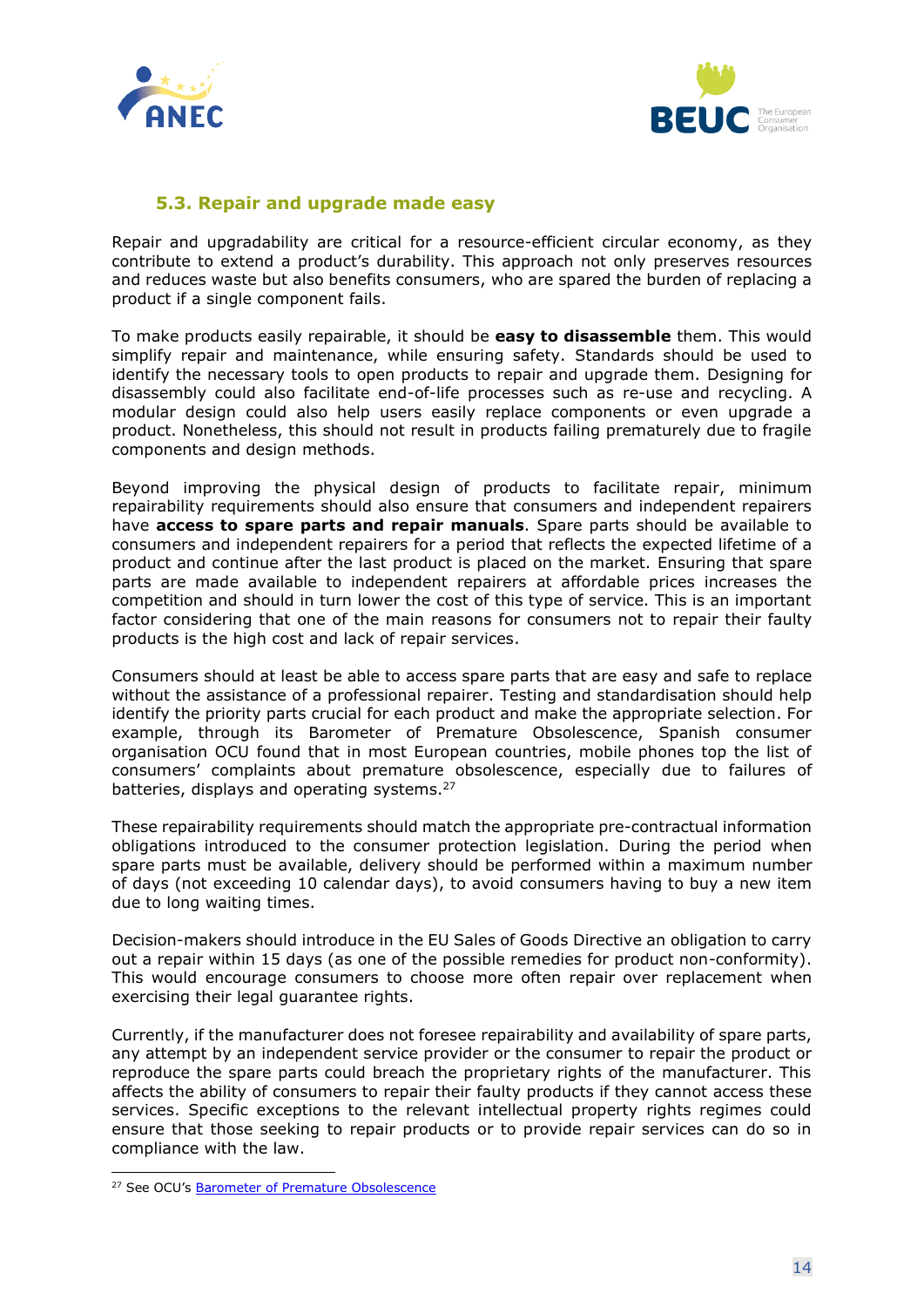



Repair requirements should also be looked at in the context of its ambiguous relation with durability to avoid trade-offs and/or balance them to some extent.

ANEC and BEUC key recommendations on repairability and upgradability:

- **Circular design methods**, such as easy disassembly and modularity, should be **systematically considered for** *all* **products** to simplify repair, maintenance, and upgradability, while also ensuring safety in the process.
- A **horizontal requirement to make spare parts and repair manuals available** to both consumers and independent repairers should be introduced.
- Delivery of spare parts should **not exceed 10 calendar days**.
- **Specific exceptions to the relevant intellectual property rights regimes**  should be considered, to allow independent service providers and consumers to repair their products.
- Always assess the relation between durability and repairability requirements to be able to address possible **risks of trade-offs**.

#### **5.4. Connected products: up to date and secure for longer**

<span id="page-14-0"></span>Software updates are also paramount to ensure that consumers can use their devices in a secure and sustainable way. At present, it is not always clear to consumers whether the updates proposed for their phone, computer or tablet are necessary to improve security, resolve a software bug, install new functionalities or for other purposes. Software obsolescence can result in devices working improperly or not working at all even when the hardware is operational. In addition, with products traditionally offline becoming internetconnected − such as washing machines, TVs or fridges − the issue is becoming particularly pressing.

Manufacturers and service providers should offer **security and functionalities updates for a minimum period** which corresponds to the expected lifespan of the product. Very importantly, security updates should be provided separately from functionality updates, as this will enable consumers to clearly distinguish between critically important updates (security ones) and others that can impair their devices (functionality ones).

To enable repair and reuse of connected products, it should be possible to securely delete data from all data storage devices. Many consumers prefer to keep their unused or nonfunctioning phones or computers at home instead of recycling/repairing them, due to privacy concerns.<sup>28</sup>

ANEC and BEUC key recommendations on connected products:

- There should be a **horizontal requirement to provide software updates for the entire lifespan of connected devices**. Security updates should be provided separately from functionality updates.
- Manufacturers of connected products should ensure **secure data deletion for all data storage devices**, to facilitate reuse and recycling.

<sup>28</sup> European Economic and Social Committee, *Identifying the impact of the [circular economy on the Fast-Moving](https://circulareconomy.europa.eu/platform/sites/default/files/impact_of_ce_on_fmcg_-_mobile_phones_case_study.pdf)  [Consumer Goods Industry](https://circulareconomy.europa.eu/platform/sites/default/files/impact_of_ce_on_fmcg_-_mobile_phones_case_study.pdf)*, 2019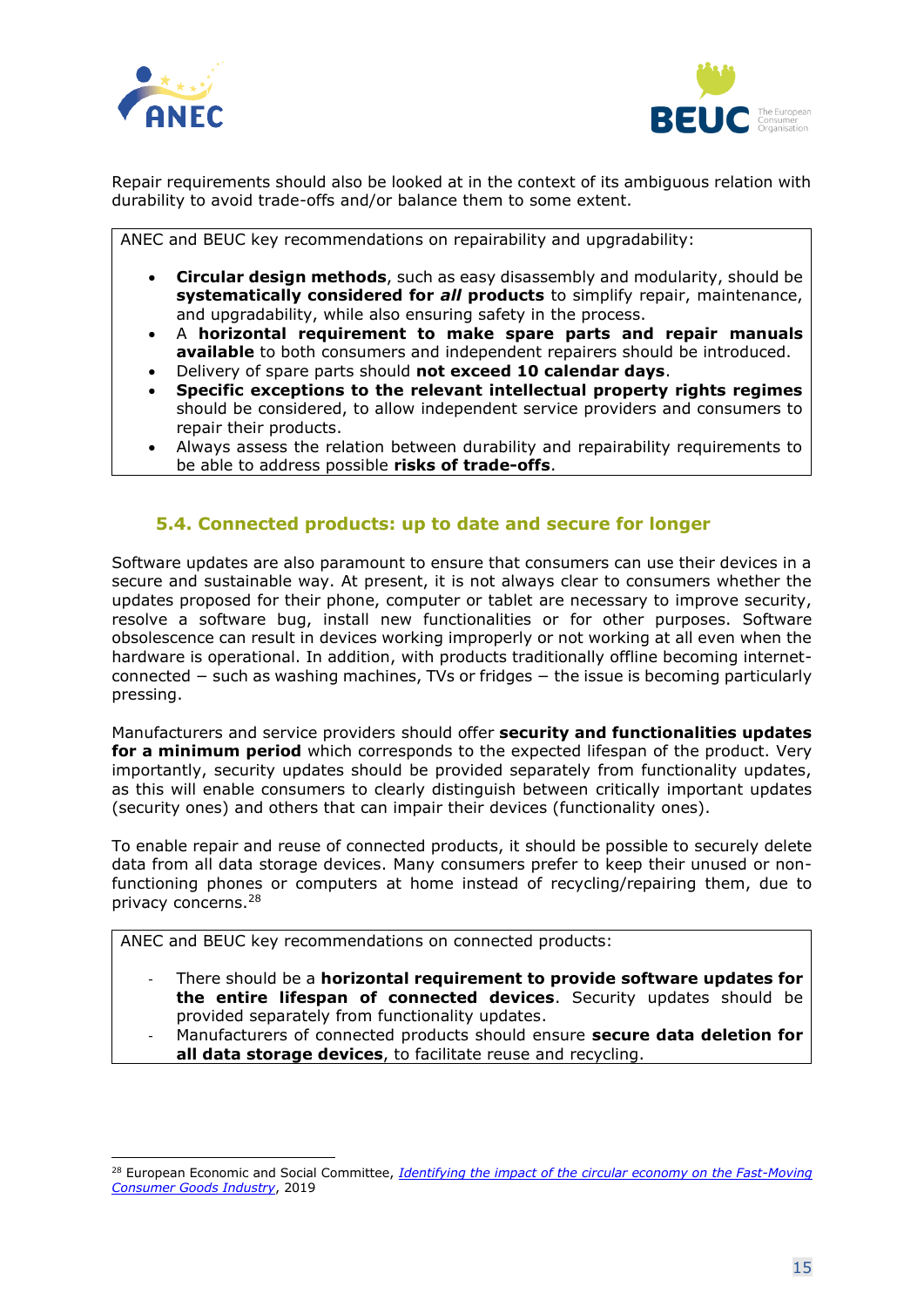



#### **5.5. Keeping hazardous substances at bay**

<span id="page-15-0"></span>It is important to minimise the presence of hazardous substances in products, not only to ensure consumers' safety but also to reduce environmental pollution and make recycling easier. For this reason, there should be a **horizontal restriction** to minimise and substitute as far as possible substances of concern in consumer products. Such horizontal measures should be complemented by product-specific restrictions under each Ecodesign Implementing Regulation, whenever necessary and appropriate.

It is important that these restrictions are aligned with the measures taken under the Chemicals Strategy for Sustainability and following the generic risk management approach.<sup>29</sup> Requiring the substitution of hazardous substances by safer ones when alternatives exist could be done through horizontal criteria, building on the experience of the EU Ecolabel. The scheme already has put in place a very ambitious approach on dangerous chemicals, which shows it is possible to improve how legislation tackles hazardous substances in products.

Finally, the **traceability of hazardous substances** during a product's lifecycle is essential to ensure transparency, safe handling and recycling. A successful circular economy can be achieved only if consumers are confident that secondary raw materials are safe. For this to happen, information on chemicals content of products must be transparent at all stages of a product's lifecycle. The European Commission should investigate whether information on chemical content could be collected through a 'product passport' to ensure transparency in the supply chain.

ANEC and BEUC key recommendations on dangerous substances:

- **Horizontal and product specific restrictions on the presence of hazardous substances** in consumer products should be introduced in alignment with the Chemicals Strategy for Sustainability. Such restrictions should consider the generic risk management approach as the default option for the most harmful chemicals. Such horizontal measures should be complemented by productspecific restrictions.
- Closer alignment with the EU Ecolabel criteria is necessary. In the future, the **EU Ecolabel should become a benchmark and its criteria mandatory**.
- **Traceability of chemicals** should be ensured during the entire lifecycle of a product. This is especially important for some priority products, such as toys, materials in contact with food etc.

#### **5.6. Optimal use of natural resources**

<span id="page-15-1"></span>The primary objective of product design should be twofold: resource efficiency and sustainable use of materials. For instance, energy and water efficiency requirements should systematically apply to products that need those natural resources to function (e.g., ICT products, cooking appliances, etc.).

The existing Ecodesign and Energy Labelling rules – the EU's flagship policies tackling the energy use of appliances – have reportedly contributed to cut the EU's total energy

<sup>&</sup>lt;sup>29</sup> By substances of concern, we understand those identified in the Chemicals Strategy, i.e.- substances having a chronic effect for human health or the environment (Candidate list in REACH and Annex VI to the CLP Regulation), and also those that hamper recycling for safe and high quality secondary raw materials.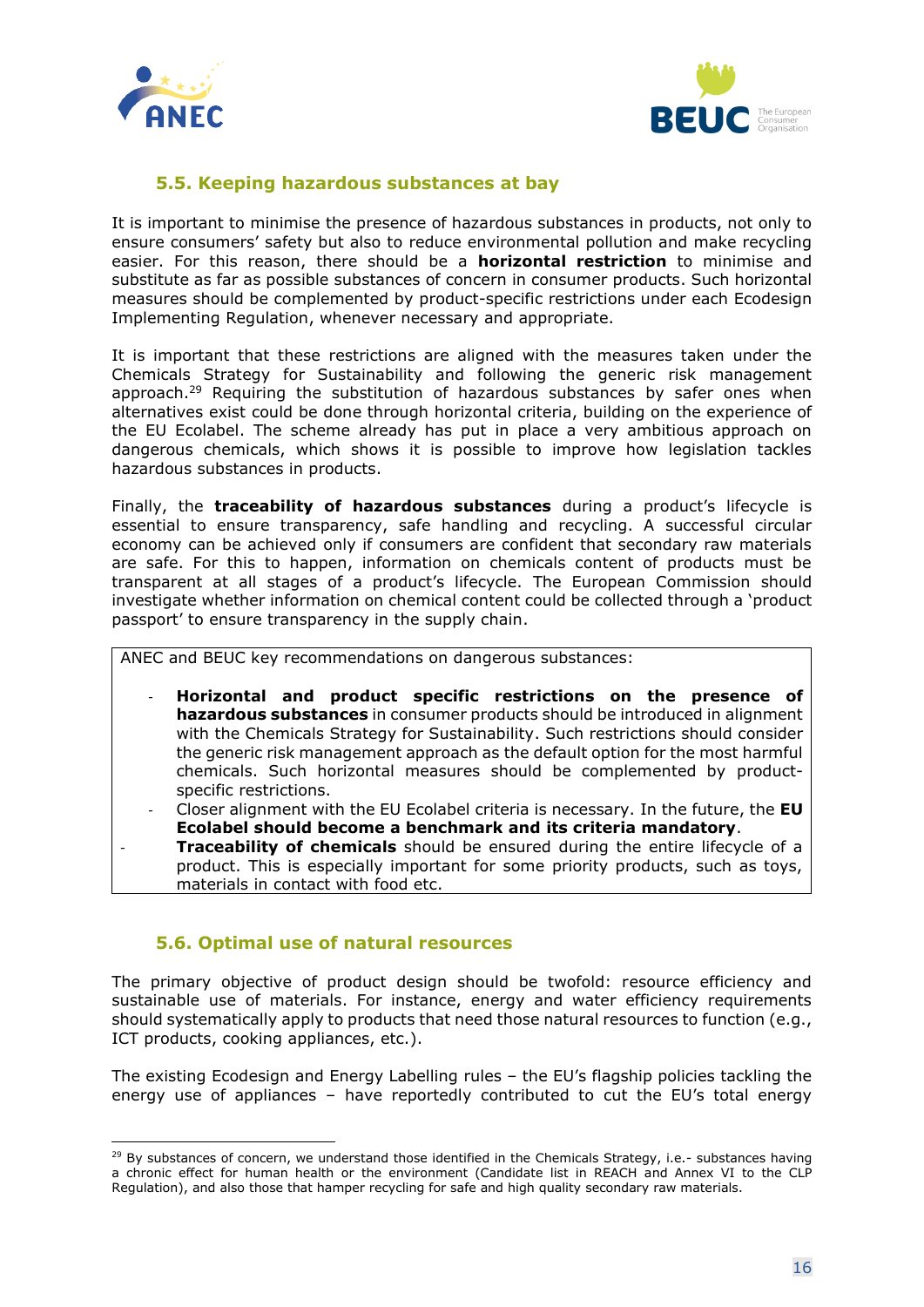



consumption by 13%.<sup>30</sup> For consumers, these figures translate into energy savings of  $\epsilon$ 332 each year compared with a non-Ecodesigned world.<sup>31</sup> Likewise, improving the water efficiency of household appliances can decrease water usage and help consumers save money.

Finally, to reduce the negative impact of products that emit noise or any other form of pollution while being used, appropriate efficiency measures are a must.

ANEC and BEUC key recommendations on efficiency criteria at use phase:

- **Energy and water efficiency requirements** should continue to be systematically established for relevant products that have an impact on energy and/or water consumption during their use, as it is currently the case under the Ecodesign framework.
- Additional parameters such as **noise emissions** and **other form of pollution** should also be factored into future product-/sector-specific measures.

#### <span id="page-16-0"></span>**5.7. Recycling: a last resort**

Recyclability is not an end in itself and the primary objective should be to build products that last longer, enable reuse and prevent waste. Recycling should be considered only as a last resort where useful and not resulting in additional health or environmental burdens. In the context of transitioning to a more circular economy, the use of recycled material in consumer products will help reducing the environmental impacts of the exploration, extraction, production, and waste management of primary raw materials.

Nonetheless, the European Commission should carefully assess minimum recycled content requirements through Ecodesign against health and environmental impacts and alternatives.

Finally, it is important that these requirements are in line with the Chemicals Strategy for Sustainability, to ensure that during recycling, toxic substances are kept off the production cycles, to avoid harming consumers and the environment.

ANEC and BEUC key recommendations on recyclability and re-manufacturing:

- **Recyclability is not an end in itself** and the primary objective must be to build products that last longer, so preventing waste and enabling reuse.
- If **minimum recycled content requirements** are introduced, they should be developed in alignment with the Chemicals Strategy for Sustainability. Toxic substances must not be reintroduced in the production cycles.
- Any measure to increase recycling rates must be accompanied by an **assessment of health and environmental impacts**, as well as an assessment of alternatives.

<sup>&</sup>lt;sup>30</sup> See ANEC and BEUC's [study on the benefits of Ecodesign for EU households,](https://www.beuc.eu/publications/beuc-x-2016-108-benefits_of_ecodesign_for_eu_households.pdf) 2016.

<sup>&</sup>lt;sup>31</sup> See ANEC and BEUC's **Factsheet on how much can consumers save thanks to Ecodesign**, 2016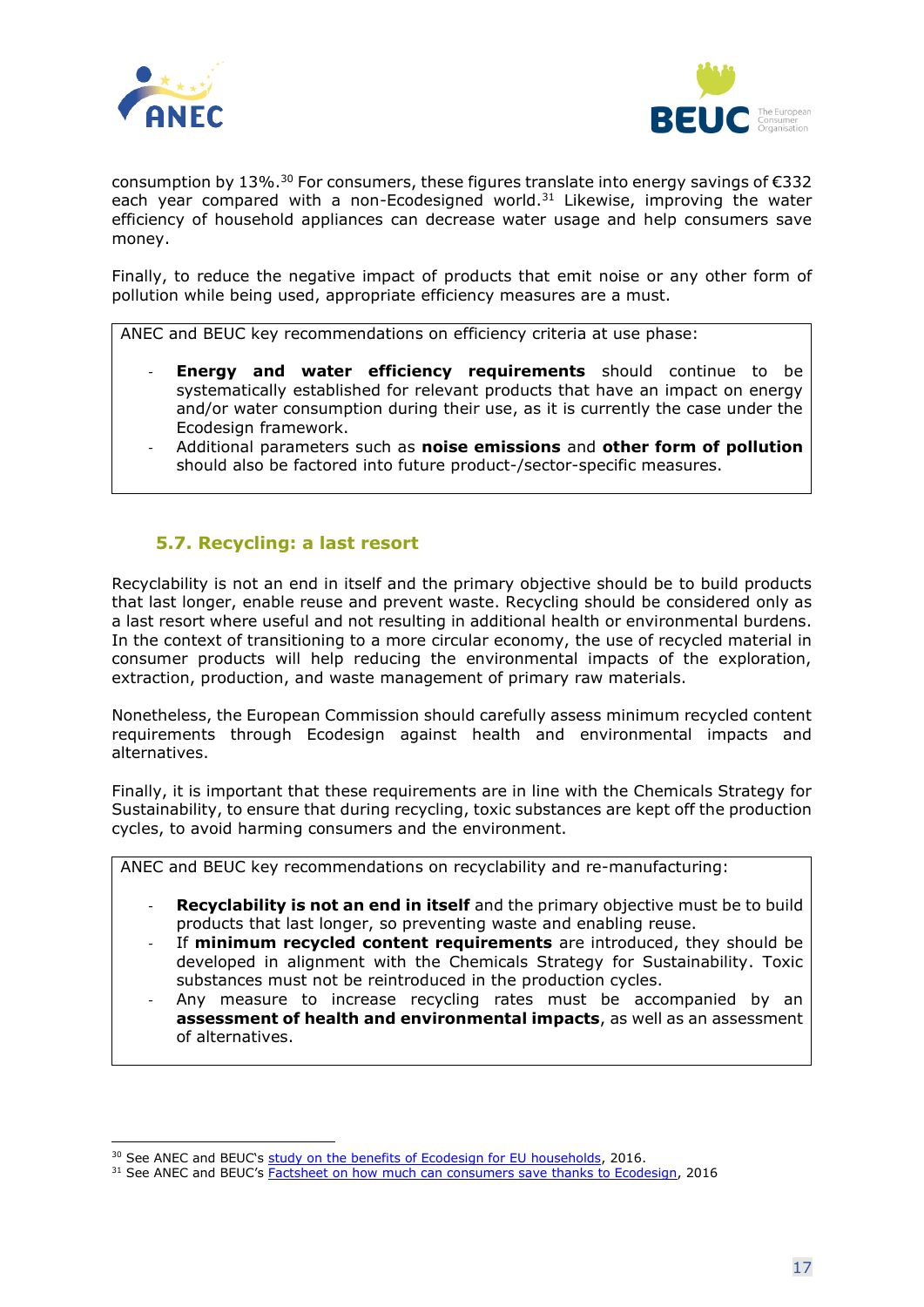



#### **5.8. From single to multiple use**

<span id="page-17-0"></span>Consumers are increasingly worried about the throw-away society they live in, $32$  where countless products and materials are used only once or for a very short time and generate excessive levels of pollution and waste. Thanks to the Single Use Plastics Directive, several single-use plastic items have been phased out since 3 July 2021. Manufacturers now have to improve their designs to bring more sustainable options on the market.

Nonetheless, several other plastic and non-plastic single-use products continue to be sold in the EU, with an increasingly polluting effect on the environment. Drawing upon the Single Use Plastics Directive, the European Commission should look into phasing out or restricting additional single-use items, such as ink cartridges and cigarette filters containing plastics.

A preparatory study on this aspect could be performed under the reformed Ecodesign framework, or via a separate instrument, if deemed more appropriate. We encourage the European Commission to first identify unnecessary material streams (such as unnecessary overpackaging) and consider options to replace single-use items/packaging by reusable options.

ANEC and BEUC key recommendations on single-use items:

- The European Commission should investigate the possibility to **phase out or restrict additional single use items**, drawing inspiration from the Single Use Plastics Directive**.**
- A preparatory study on this aspect could be performed under the reformed Ecodesign framework, or via separate instruments, if necessary, especially to identify unnecessary and preventable material streams.

#### <span id="page-17-1"></span>**5.9. Unsold goods deserve a second chance**

Companies often produce more than they sell. Regrettably, manufacturers tend to destroy products that were never sold or were returned by consumers, even if still in perfect shape. It is estimated that €7 billion worth of goods are destroyed each year in Germany alone, resulting in major waste production.<sup>33</sup>

There is currently little transparency on companies' handling of unsold or returned products, leaving consumers in the dark. To face this challenge, the European Commission should require companies to disclose this type of information and **ban the destruction of unsold goods**. <sup>34</sup> Any product that can continue to be used without posing any health or safety risk should not be destroyed or landfilled. This means that defective products should also be covered by this ban as they can be repaired, refurbished and reused.

<sup>32</sup> European Commission, *[Eurobarometer Survey: Attitudes of European citizens towards the Environment,](https://europa.eu/eurobarometer/surveys/detail/2257)* 2020.

<sup>&</sup>lt;sup>33</sup> Ajit Niranjan, <u>['Online retailers are destroying goods but won't](https://www.dw.com/en/destroy-packages-online-shopping/a-52281567) say how much ends up as trash'</u>, Deutsche Welle, 7 February 2020.

<sup>&</sup>lt;sup>34</sup> This ban on the destruction of unsold goods should be introduced under the new Ecodesign Directive through this revision under the Sustainable Product Initiative. As an alternative, the European Commission should consider introducing such ban through the European waste legislation.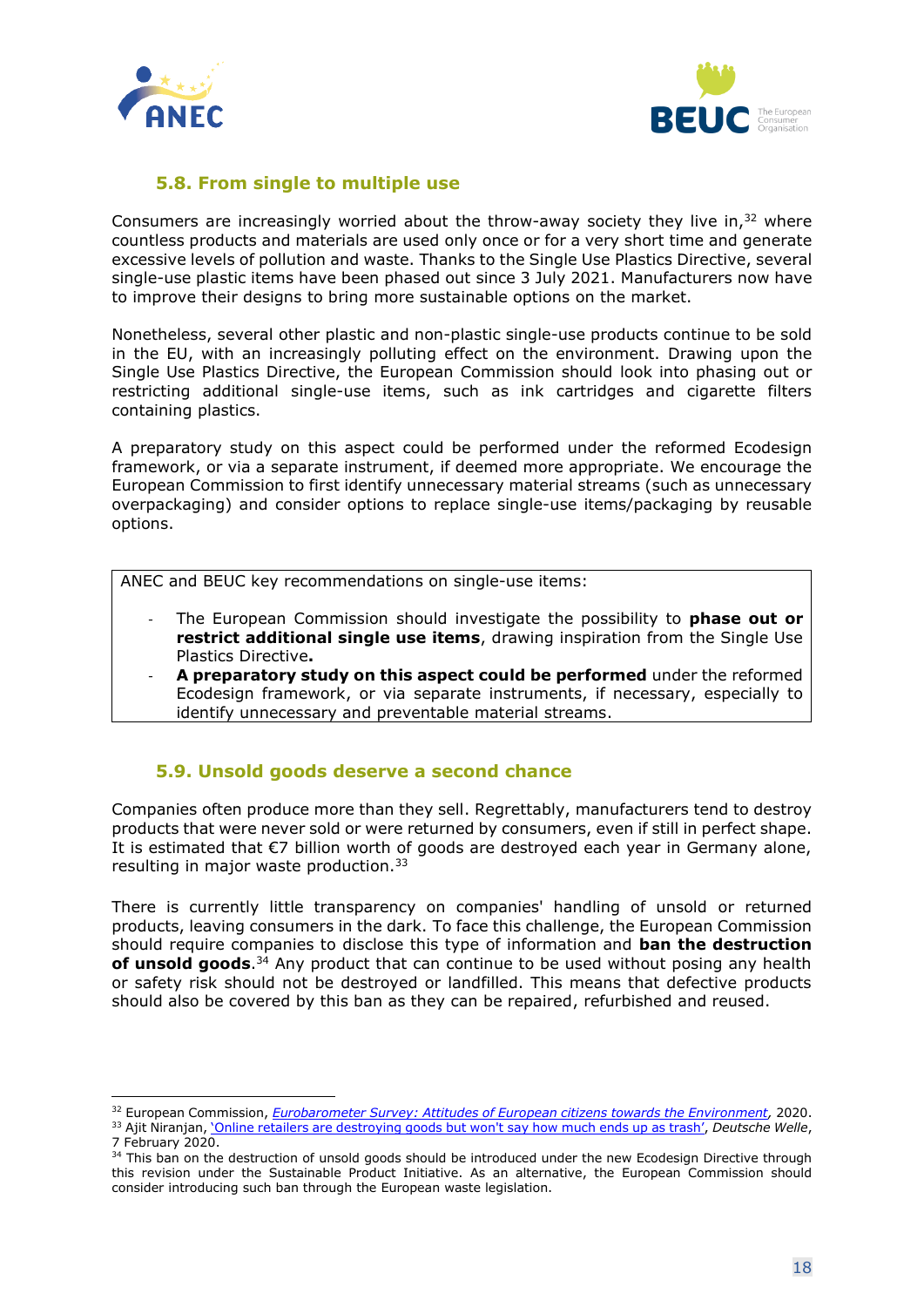



In addition to this horizontal ban, the European Commission should also consider additional measures aimed at fostering donation schemes of unsold products, along with reconditioning and remanufacturing schemes that can help foster second-hand markets and more sustainable consumption practices.

ANEC and BEUC key recommendations on the destruction of unsold goods:

- A **horizontal ban on the destruction of unsold goods** should be introduced under the Ecodesign Directive, which should apply to any unsold product that does not pose any health or safety risk to consumers.
- Additional measures should be adopted to **increase transparency** by producers and retailers regarding their return rates and unsold goods policies.

#### **5.10. Information matters too**

<span id="page-18-0"></span>While policymakers should primarily focus on the improvement of product design, information requirements are also needed, to help consumers make informed sustainable choices. Under the revised Ecodesign Directive, products should be accompanied with clear information at the point of sale about:

- **Durability**: including the duration of the guarantee in line with our recommendations under Chapter 5. This should be in the form of a lifespan/durability label expressed in years.
- **Repairability**: Experiences with repair scores at national level and the EU's Joint Research Centre study on a European repair score need to be assessed further to identify what are the limitations and benefits for consumers.
- **Presence of chemicals and hazards**: there should be clear indication of the chemicals' properties and hazard, e.g.- if it is suspected to cause cancer, harm fertility or the environment. Priority should be given to toys and to products used by vulnerable people.
- **Recycled material**: how much the product and its components are made of recycled content.
- **End-of-life use**: how the product should be used, recycled and/or handled at the end of life.

Digital information tools (e.g.- electronic labels, information databases, product passports, etc.) can help inform consumers about critical sustainability aspects. We think the Commission should explore the possibility of extending existing databases (such as the European Product Registry for Energy Labelling – EPREL) to ecodesigned products, in order to provide consumers with useful and comparable sustainability information. Priority for digital information tools should be given to products that would particularly benefit from increased transparency in the supply chain, such as textiles.

However, e-labels can also be more burdensome for some people, or completely inaccessible for others. Therefore, digital tools should play a complementary role and not replace established information channels, such as on-pack labels or paper leaflets. Information essential to consumer health and rights must be available in physical form with the product, not only hidden away on a digital tool. The same should apply to any new information disclosure obligation that will be introduced with the SPI. Finally, the resources required for the possible introduction of digital information tools should not be cost prohibitive or hinder innovation.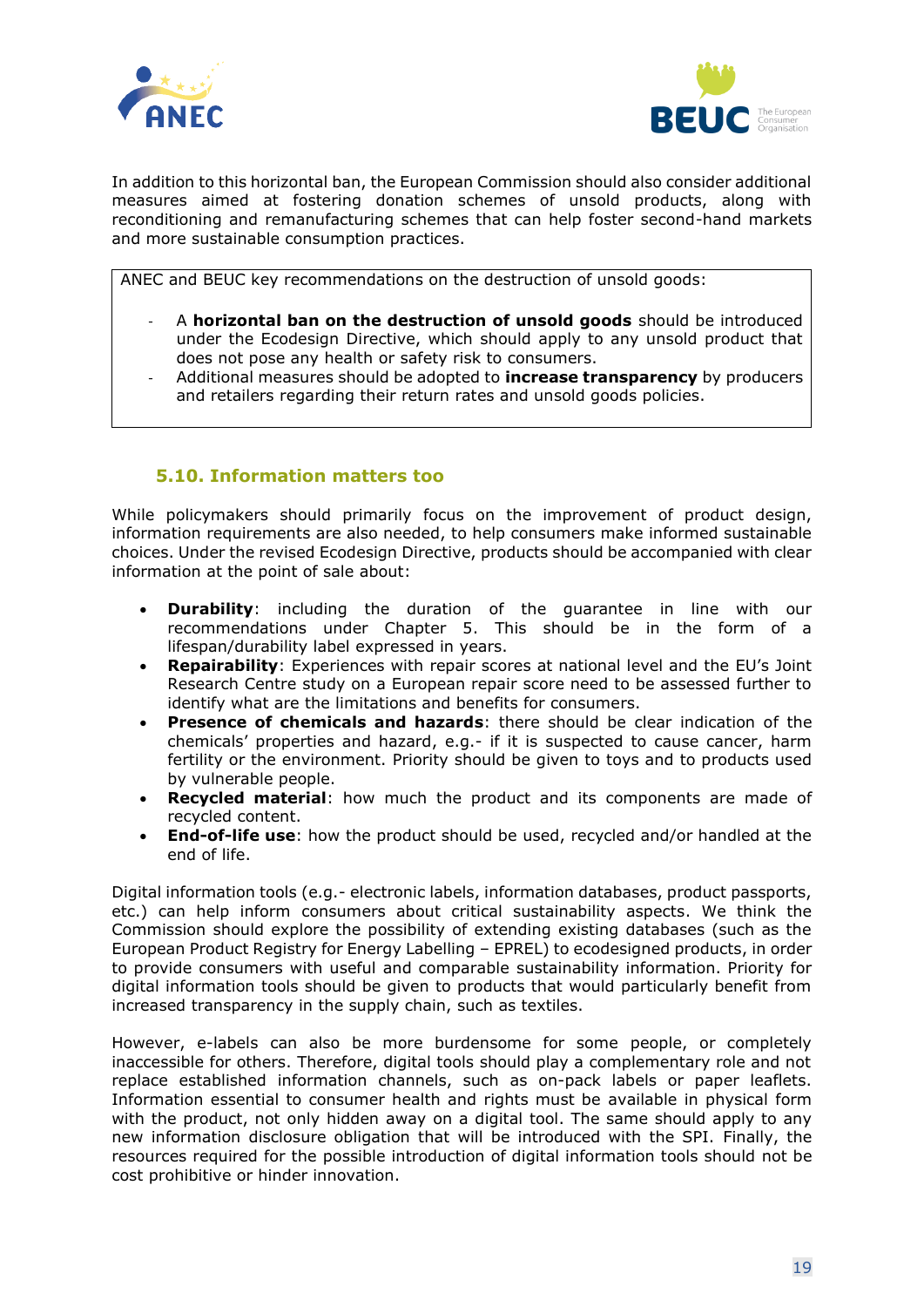



ANEC and BEUC key recommendations on point-of-sale information:

- Alongside design-specific measures, the new horizontal sustainability aspects should also address the type of point-of-sale sustainability information available to consumers regarding, *inter alia*, products' lifetime linked to the guarantee, repairability, chemicals, and recyclability.
- This type of product information **must be easily accessible** to consumers with the product and should **not be solely provided through digital tools** (e.g., the digital product passport).

#### <span id="page-19-0"></span>**6. Compliance and enforcement**

Effective enforcement of products sustainability requirements is essential for the achievement of the CEAP's goals and to meet consumers' needs and expectations for longer lasting and efficient products. It is a victory that the EU Ecodesign Directive has been added to the new market surveillance Regulation (2019/1020/EC)<sup>35</sup>. This will enable Member States to improve traceability along the supply chain; cooperation with customs; checks of online sales and offer them new joint testing opportunities in EU-designated laboratories. However, as new sustainability requirements will be introduced more widely in the future, new measurement methods will be needed to help market surveillance authorities check conformity.

The European Commission should work more closely with market surveillance authorities (MSAs) to facilitate their work, and fund (or promote existing funding programmes for) cross-border cooperation projects. Furthermore, it is important that MSAs use the new opportunities of the market surveillance regulation to cooperate with each other and exchange results when a non-compliant product is found. In the past, cooperation on Ecodesign has had shortcomings so it is crucial that Member States exploit the opportunities of the new Regulation to step up their control efforts.

The European Commission should investigate with enforcement authorities whether digital tools can help to improve market surveillance. Such tools include a "Product passport" and information databases such as the European Product Registry for Energy Labelling (EPREL) and one for Substances of Concern In Products (SCIP). Increased transparency in the entire life cycle of a product eases the tracking of compliance at all relevant stages from production to disposal/recycling.

Strong enforcement actions, encompassing fines and penalties, should follow any noncompliance findings, including in the online market. There should be more transparency regarding findings of non-compliance, which can also trigger name-and-shame mechanisms. Digital information tools can assist consumer organisations in successfully launching class actions against producers (e.g., when products do not last as long as expected or are not as repairable as described). The reputational damage of enforcement actions should be considered as a possible incentive for companies to comply with Ecodesign requirements. Establishing a link between Ecodesign durability requirements and the legal guarantee periods for durable goods will also function as an extra penalty for breaching regulatory obligations.

<sup>&</sup>lt;sup>35</sup> [Regulation \(EU\) 2019/1020](https://eur-lex.europa.eu/legal-content/EN/TXT/?uri=celex:32019R1020) on market surveillance and compliance of products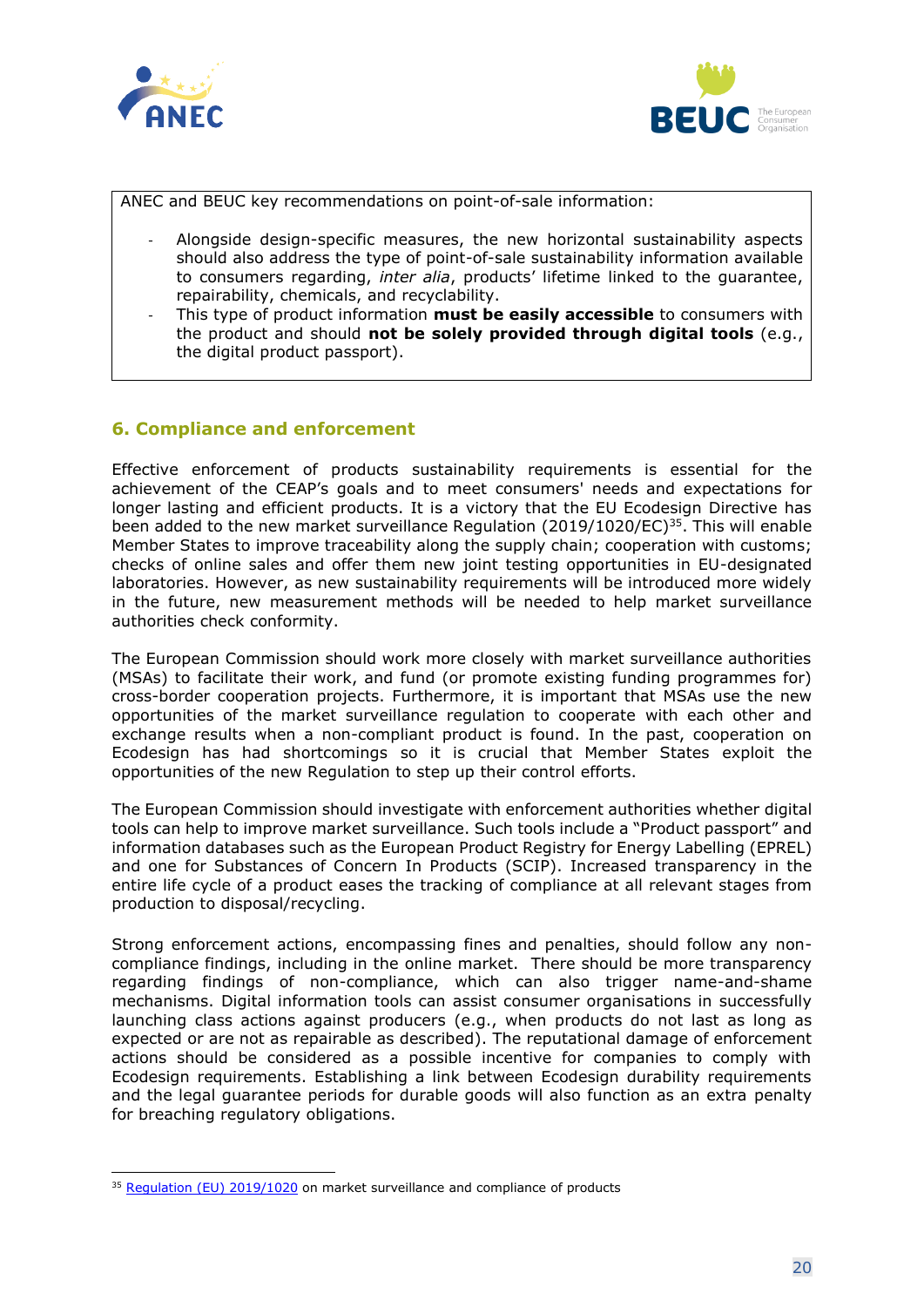



Finally, a centralised repository of products' sustainability information could also facilitate circular economy practices, such as recycling, reuse and remanufacturing. The relevant market actors along the value chain would have easier access to information on products' composition, repair and dismantling options and safe end-of-life handling. In such database, businesses could have to submit the evidence substantiating their environmental claims before products enter the market.

ANEC and BEUC key recommendations on stronger enforcement:

- **Closer collaboration between the European Commission and national market surveillance authorities** must be ensured, especially when a product is found non-compliant.
- **New testing and measurement methods** must be developed to check business compliance with durability requirements.
- The European Commission should investigate with enforcement authorities if digital tools like the **Product Passport** should have the function of assisting compliance checks with sustainability rules.
- Market surveillance activities must also be complemented by **enforcement actions**, including fines and penalties. There should also be more transparent disclosure of non-compliance findings.
- **Digital information tools** can successfully assist consumer organisations in launching class actions against producers, for example in cases of premature obsolescence.

#### <span id="page-20-0"></span>**7. Pushing sustainable consumption further**

#### **7.1. New business models have a role to play too**

<span id="page-20-1"></span>A comprehensive sustainable product policy should not only look at products' design but also address the potential of more sustainable business practices. Renting, second-hand markets, collaborative or sharing economies, for example, have high potentials, as they can boost the uptake of more sustainable consumption practices among increasingly environmental conscious consumers.<sup>36</sup> Thanks to reuse and repurposing of products, for example, fewer products are needed on the market to accommodate more people, which benefits the environment.

Nonetheless, there is still a lack of data regarding the benefits and challenges linked to such new business models, and the risk of greenwashing is high. The European Commission should consider setting up dedicated research projects investigating both their environmental and financial impact, as well as consumer acceptance (and related conditions for acceptance) of such new business models.

A potential problem related to existing sharing services are the loopholes in the consumer protection rules, which until today traditionally focused on consumer sales contracts. Lack of comprehensive legal protection might lead, for example, to a situation where terms and

<sup>&</sup>lt;sup>36</sup> In a 2020 consumer survey, the German environmental group, vzbv, found that more and more consumers (51% in 2020 compared to 45% in 2015) tend to borrow instead of buying products for environmental concerns. vzbv, [Sharing-Angebote: Große Bekanntheit, geringe Nutzung,](https://www.vzbv.de/pressemitteilungen/sharing-angebote-grosse-bekanntheit-geringe-nutzung) 2021.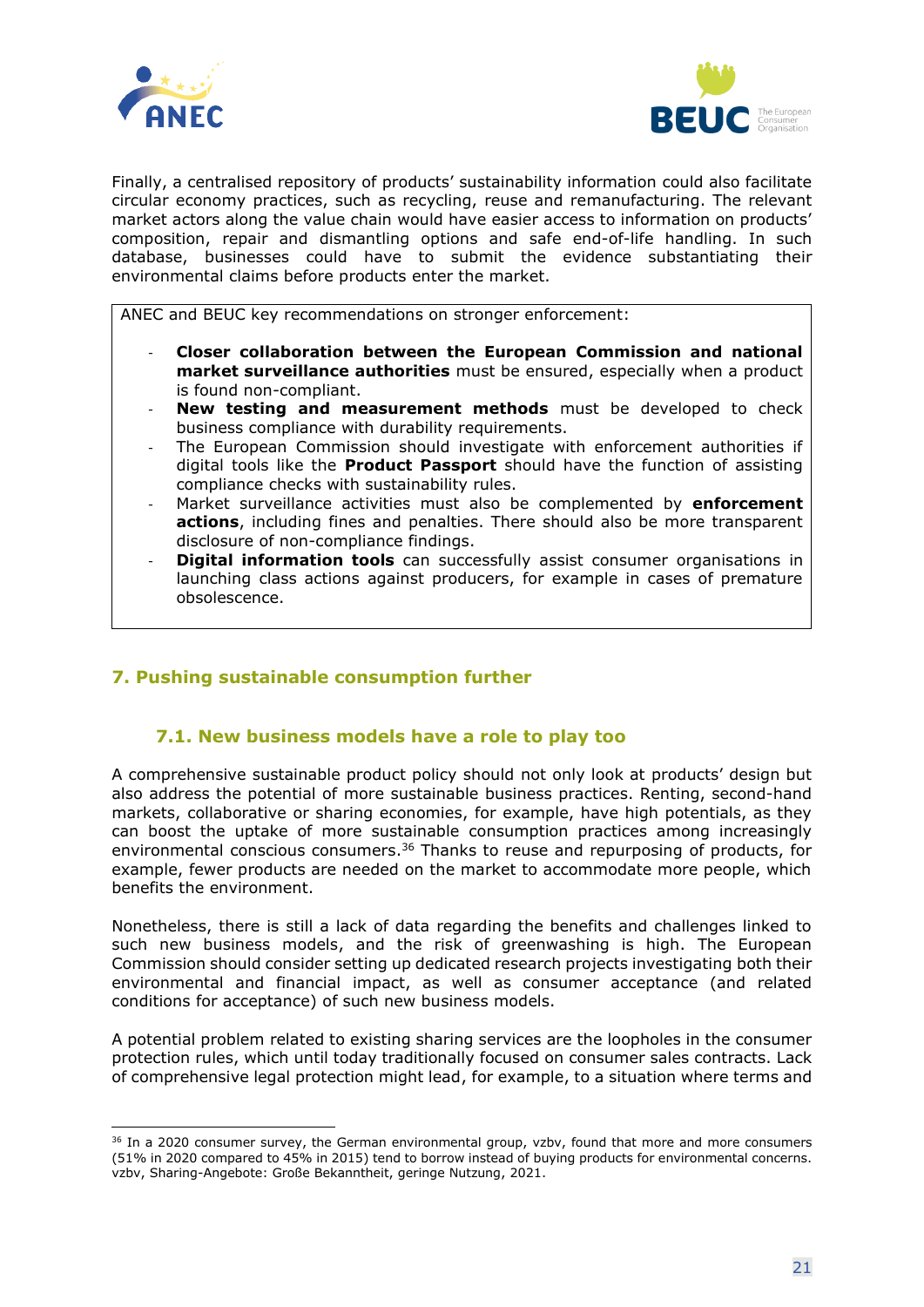



conditions leave consumers locked-in a service that they no longer want to use which might even lead to the consumer over-indebtedness.

In addition, there is a lack of reliable data on how much savings consumers can make by switching to circular business models compared to more conventional offers, as well in relation to their ecological advantage. Increased circularity in the way we consume and produce goods should protect low-income ones from additional financial and procedural burdens, e.g. - renting an appliance/clothing items should not be more expensive than owning them, and the procedure to access and withdraw from a service should be easy and accessible.

**The European Commission should carefully assess the potential benefits and challenges for the environment and consumers and set out conditions for their acceptability for consumers, including consumer rights and protection, right of withdrawal, and remedies.**

Resale models can help extending the useful life of products and give less affluent consumers access to more affordable high-quality items. Along with banning the destruction of unsold products, the European Commission should consider introducing measures that incentivise the return of products which are no longer used. Such a move would facilitate recycling and refurbishment practices, reduce waste, and provide a stimulus for second-hand markets. For example, this could translate into mandatory takeback schemes of unused products for suppliers. Such schemes should however preserve existing charity donation systems.

Similarly, "product-as-a-service" systems can potentially reinforce the responsibility of manufacturers to provide products that last longer and are easily repairable. This could work because producers would maintain the ownership of the final product while offering performance services to different consumers over time. Nonetheless, it is essential that products offered as a service continue to apply key principles of sustainability, including design for durability and circularity, responsible information, and non-destruction of unsold goods and that consumers rights are protected.

ANEC and BEUC key recommendations on Circular Business Models:

- **More data must be collected on the financial, environmental and consumers benefits and challenges of circular business models**, such as the sharing economy and product-as-a-service models. The European Commission should also consider funding dedicated research projects investigating consumer acceptance (and the conditions for acceptance) of circular business models, as well as the loopholes in the existing consumer protection rules applicable in this area.
- To go beyond product design and towards more circular business models, the European Commission should incentivise, for instance, **second-hand markets and the take back of unused products**.
- The consumer perspective should be fully considered, and an increased circularity should not result in more financial and procedural burdens for consumers, especially the less affluent ones.